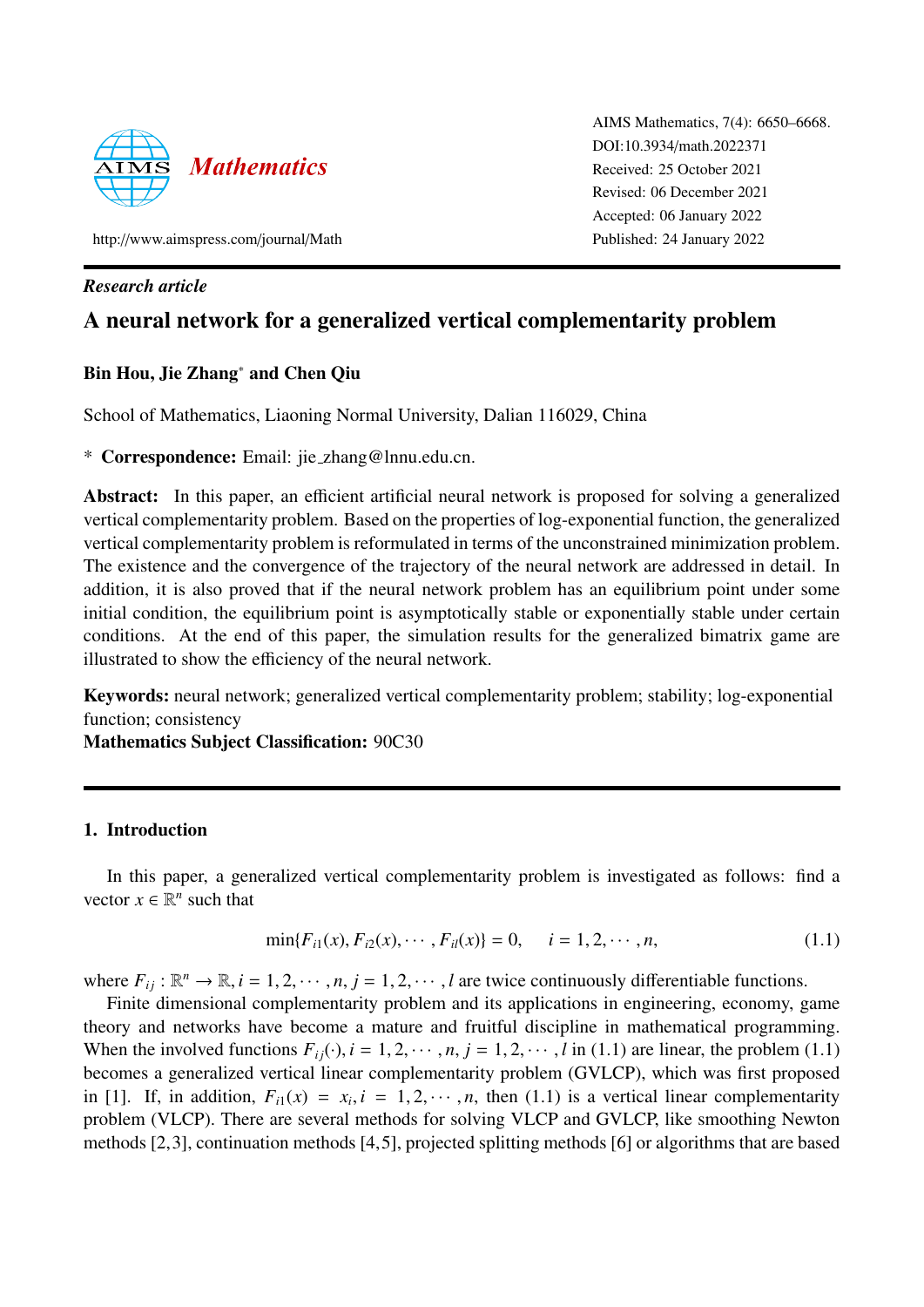on formulating equivalent complementarity problems [\[7–](#page-15-6)[10\]](#page-15-7). And other relevant works are [\[1,](#page-15-0)[11](#page-15-8)[–16\]](#page-16-0). In the case when  $l = 2$  and  $F_{i1}(x) = x_i$ ,  $i = 1, 2, \dots, n$ , [\(1.1\)](#page-0-0) is a nonlinear complementarity problem (NCP) in [17, 18]. In the introduction of [18], merit function approach nonsmooth Newton method (NCP) in [\[17,](#page-16-1) [18\]](#page-16-2). In the introduction of [\[18\]](#page-16-2), merit function approach, nonsmooth Newton method, smoothing methods, regularization approach, interior-point method, and proximal point algorithm are mentioned, which are well-known approaches to solve NCP. If, in addition,  $F_{i2}(x)$ ,  $i = 1, 2, \dots, n$ are linear functions, problem [\(1.1\)](#page-0-0) is a linear complementarity problem (LCP) in [\[19–](#page-16-3)[21\]](#page-16-4). And smoothing Newton method, projected method, many modulus-based algorithms are mentioned for solving LCP [\[20,](#page-16-5) [21\]](#page-16-4) and references therein. If an optimization problem contains the generalized vertical complementarity problem as its constraint, it is called mathematical programming with general vertical complementarity constraints (MPVCC) [\[22–](#page-16-6)[25\]](#page-16-7), which can be found in equilibrium systems, engineering design, optimal control and game theory [\[26\]](#page-16-8).

The traditional research of optimization was restricted by theoretical investigation and numerical implementation. However, neural networks were used to solve optimization problems [\[27](#page-16-9)[–29\]](#page-17-0) since 1980s. The LCP and the NCP were studied in [\[30\]](#page-17-1) and [\[31\]](#page-17-2) through neural networks, respectively. Another new neural network was proposed in [\[19\]](#page-16-3) for solving the LCP. In recent years, neural networks are still popular among scholars, and many complex optimization problems were solved by using neural networks [\[18,](#page-16-2)[32–](#page-17-3)[40\]](#page-17-4). As shown in [\[30\]](#page-17-1), the significant and unique feature of neural network to optimization is the realization of simple and real-time hardware implementation.

In this paper, we focus on solving the generalized vertical complementarity problem [\(1.1\)](#page-0-0) through neural networks. At first, based on the properties of log-exponential function, we reformulate the problem [\(1.1\)](#page-0-0) as an unconstrained minimization problem and the consistency is studied. Then the neural network is used to solve the unconstrained minimization problem, and under certain conditions, the equilibrium point is asymptotically stable or exponentially stable. The obtained results are finally applied to an example of generalization of bimatrix game.

The main contributions of this paper are as follows: first, different from the neural networks in [\[30\]](#page-17-1) and [\[31\]](#page-17-2), a neural network is constructed by a smoothing form of the nonsmooth problem [\(1.1\)](#page-0-0), which avoids computing subgradients in the nonsmooth case. Second, some conditions ensuring consistency of the the equilibrium point in the neural network to the solution of  $(1.1)$  are provided. Moreover, asymptotical stability and exponential stability of equilibrium point of the differential equation with the initial condition are studied under certain conditions. Third, the neural network is finally used to solve a generalized vertical complementarity problem in a generalization of bimatrix game.

The main difficulties of this paper are as follows: first, the proof of consistency is obtained by combining the definition of convergence of sequence of set, the properties of log-exponential function, and the properties of solution mapping, which requires more complex techniques in variational analysis. Second, in the process of approximating the original problem,  $\Phi$  is smooth when  $\alpha > 0$ , and not smooth when  $\alpha = 0$ . Hence, in order to ensure the convergence of solutions, the above two cases are investigated to complete the consistency analysis of the original problem [\(1.1\)](#page-0-0), the approximated problem [\(3.3\)](#page-4-0) and the differential Eq [\(3.5\)](#page-4-1). Third, in the study of the stability of the neural network in the Lyapunov sense, many definitions and theorems on stability are mentioned, which need some differential equation techniques to combine them to get the desired conclusion.

This paper is organized as follows: in Section 2, some preliminary knowledge are provided. In Section 3, we reformulate the complementarity problem as an unconstrained minimization problem and construct a neural network. The consistency and stability results are discussed in Section 4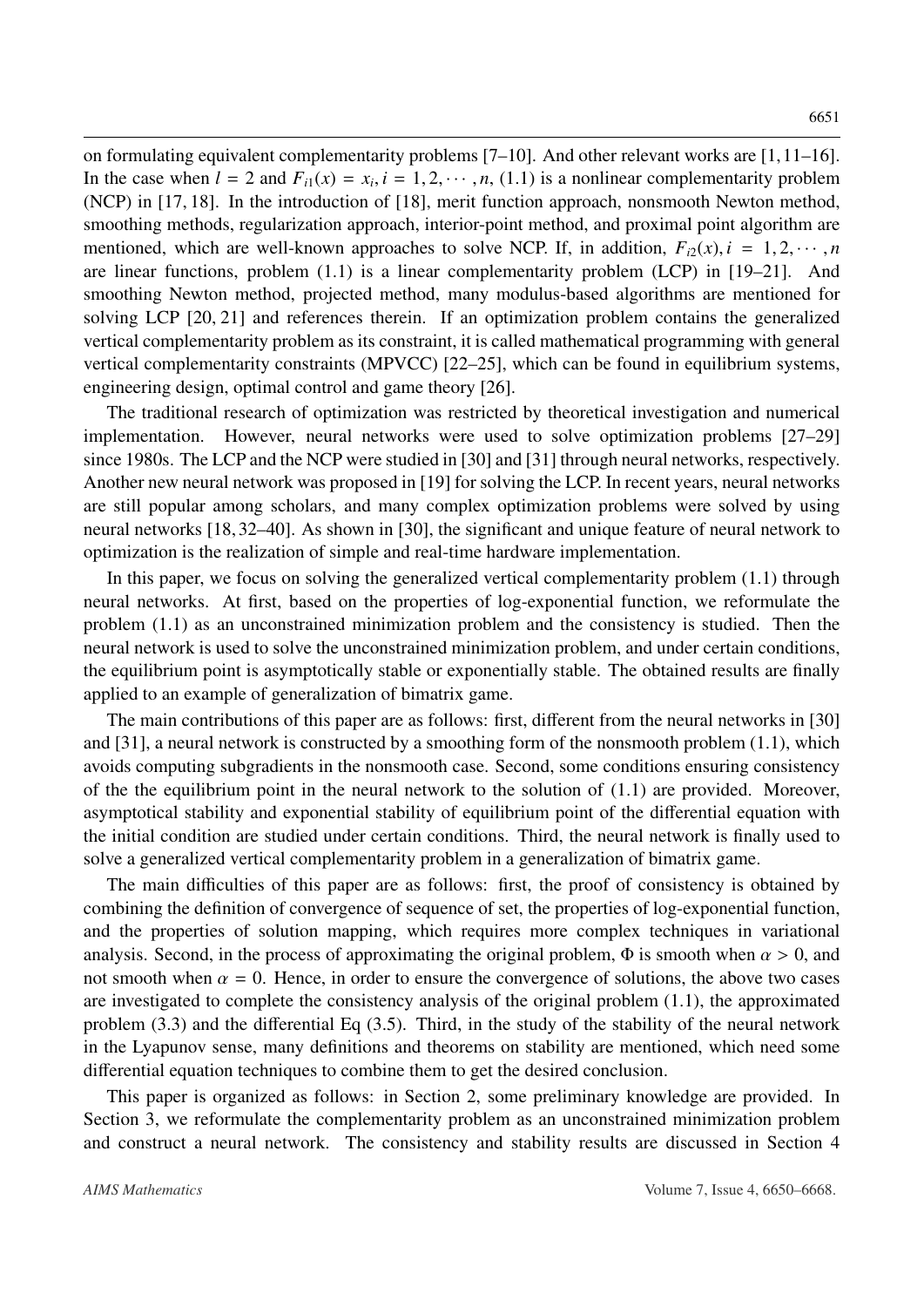and Section 5, respectively. Simulation results are presented in Section 6. Finally, some concluding remarks are drawn in Section 7.

#### 2. Preliminaries

In this section, some background material are provided.

Let  $\left\Vert \cdot\right\Vert$  denote the Euclidean norm of a vector or the Frobenius norm of a matrix. Let  $\mathbb B$  denote the closed unit ball and  $\mathbb{B}(x, \delta)$  denote the closed ball around x of radius  $\delta > 0$ . Let  $\nabla \phi(x)$  denote the gradient of  $\phi: \mathbb{R}^n \to \mathbb{R}$  at *x*. For a mapping  $\phi: \mathbb{R}^n \to \mathbb{R}^m$ ,  $J\phi(x)$  denotes the Jacobian of  $\phi$  at *x*. The notation of Clarke generalized Jacobian [411] is as follows notation of Clarke generalized Jacobian [\[41\]](#page-17-5) is as follows.

<span id="page-2-1"></span>**Definition 2.1.** Let  $F: \mathbb{R}^n \to \mathbb{R}^m$  be locally Lipschitz at  $\bar{x} \in \mathbb{R}^n$ , by Redemacher's theorem, F is *differentiable almost everywhere. Let*  $\omega_F$  *denote the set where F is differentiable. We can define the B*-subdifferential of  $F$  at  $\bar{x}$  as

$$
\partial_B F(\bar{x}) = \left\{ \lim_{i \to \infty} JF(x_i) \mid x_i \to \bar{x}, x_i \in \omega_F \right\},\
$$

*and the Clarke subdifferential of F at*  $\bar{x}$  *as* 

$$
\partial^c F(\bar{x}) = co \ \partial_B F(\bar{x}),
$$

*where co denotes the convex hull of a set.*

The log-exponential function is a smoothing function for max-type functions. Let  $V : \mathbb{R}^n \to \mathbb{R}$  be defined by

$$
V(x) = \max \{v_1(x), v_2(x), \cdots, v_m(x)\},\,
$$

where  $v_i$ ,  $i = 1, 2, \dots, m$ , are continuously differentiable functions. Notice that,  $V(x)$  is continuous<br>in  $\mathbb{R}^n$  but  $V(x)$  is not differentiable everywhere. The log exponential function is defined as follows in  $\mathbb{R}^n$ , but  $V(x)$  is not differentiable everywhere. The log-exponential function is defined as follows.

**Definition 2.2.** [\[42,](#page-17-6) [43\]](#page-18-0) *For any*  $\alpha > 0$ *, the log-exponential function of V(x), denoted as*  $\widetilde{V}(\alpha, x)$  :  $\mathbb{R}^{n+1} \to \mathbb{R}$ *, is defined by* 

$$
\widetilde{V}(\alpha, x) = \alpha \ln(\sum_{i=1}^{m} \exp(v_i(x)/\alpha)), \tag{2.1}
$$

Notice that,

<span id="page-2-0"></span>
$$
0 \le V(\alpha, x) - V(x) \le \alpha \ln m,\tag{2.2}
$$

which implies  $\lim_{\alpha \to 0} V(\alpha, x) = V(x)$  and the convergence is uniformly with respect to *x*. From the definition, we know that  $V(\alpha, x)$  is a smoothing function with respect to *x* for any  $\alpha > 0$ .

**Definition 2.3.** [\[43\]](#page-18-0) *For sets*  $X^n$  *and*  $X$  *in*  $\mathbb{R}^n$ ,  $X$  *is closed, the sequence*  $\{X^n\}_{n\in\mathbb{N}}$  *is called convergence to X if*

$$
\limsup_{n\to\infty}X^n\subseteq X\subseteq \liminf_{n\to\infty}X^n
$$

*with*

$$
\limsup_{n\to\infty} X^n := \left\{ x \mid \exists N \in \mathcal{N}_{\infty}^{\#}, \exists x^n \in X^n, n \in N, \text{ such that } x^n \stackrel{N}{\longrightarrow} x \right\},\
$$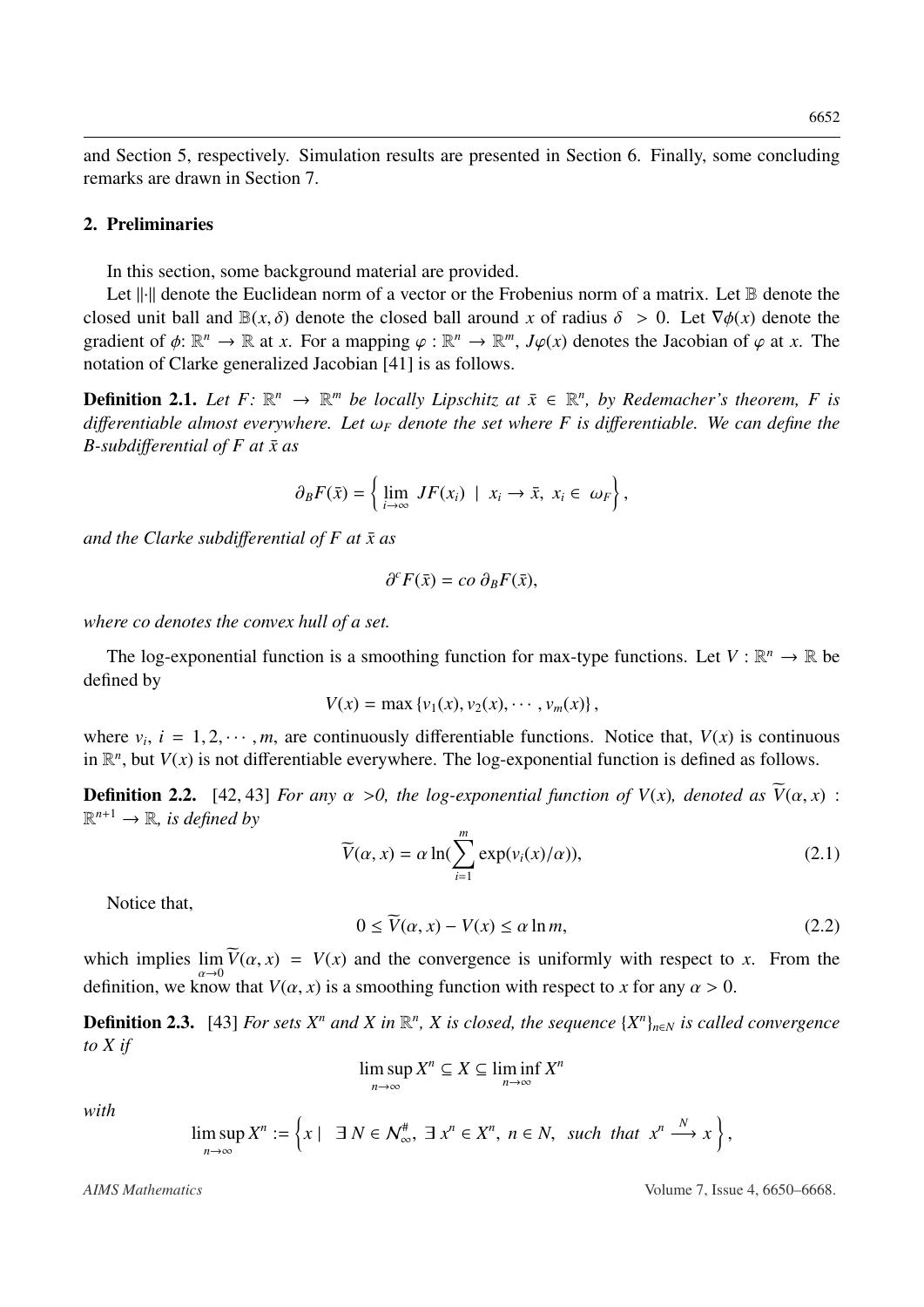$$
\liminf_{n\to\infty}X^n:=\left\{x\mid \exists\ N\in\mathcal{N}_{\infty},\ \exists\ x^n\in X^n,\ n\in\mathcal{N},\ \text{such that}\ x^n\stackrel{N}{\longrightarrow}x\right\},
$$

*where*  $N_{\infty} = \{N \subseteq \mathbb{N} \mid \mathbb{N} \setminus N \text{ finite } \}, \mathcal{N}_{\infty}^{\#} = \{N \subseteq \mathbb{N} \mid N \text{ infinite } \}$  and  $\mathbb{N}$  denotes the set of all positive integer numbers *integer numbers.*

<span id="page-3-1"></span>**Definition 2.4.** [\[44\]](#page-18-1) *Let h* :  $\mathbb{R}^n \to \mathbb{R}$  *be locally Lipschitz. We call*  $\widetilde{h}$  :  $\mathbb{R}^n \times (0, +\infty) \to \mathbb{R}$  *a smoothing*<br>*function of h* if  $\widetilde{h}$  satisfies the following conditions: *function of h, if*  $\overline{h}$  satisfies the following conditions:

*1*) For any fixed  $\mu \in (0, +\infty)$ ,  $\widetilde{h}(\cdot, \mu)$  is continuously differentiable in  $\mathbb{R}^n$ , and for any fixed  $x \in \mathbb{R}^n$ ,  $\widetilde{h}(x, \cdot)$  is differentiable in  $(0, +\infty)$ *is differentiable in*  $(0, +\infty)$ *.* 

2) For any fixed 
$$
x \in \mathbb{R}^n
$$
,  $\lim_{\mu \to 0} \widetilde{h}(x,\mu) = h(x)$ .

*3*) { $\lim_{z \to x, \mu \to 0} \nabla_z h(z, \mu)$ }  $\subseteq \partial h(x)$ *.*<br>*A) There* is a positive constant  $\kappa$ 

*4*) There is a positive constant  $\kappa > 0$  such that  $\left|\nabla_{\mu}h(x,\mu)\right| \leq \kappa$ ,  $\forall x \in \mathbb{R}^n, \mu \in (0, +\infty)$ .

Some fundamental definitions about differential equation in the [\[45\]](#page-18-2) are reviewed. Consider the following differential equation

<span id="page-3-0"></span>
$$
\frac{d(x(t))}{dt} = H(x(t)), \ \ x(t_0) = x_0 \in \mathbb{R}^n.
$$
 (2.3)

**Definition 2.5.** We said  $x^* = x(t^*)$  is an equilibrium point or the stable state of the dynamical *system* [\(2.3\)](#page-3-0) if  $H(x^*) = 0$ . And  $x^*$  is called an isolated equilibrium point if there exists a *neighbourhood*  $\Omega$  *of*  $x^*$ ,  $\Omega \subseteq \mathbb{R}^n$ , *such that*  $H(x^*) = 0$  *but*  $H(x) \neq 0$  *for*  $x \in \Omega \setminus \{x^*\}$ *.* 

Definition 2.6. *An isolated equilibrium point x*<sup>∗</sup> *of [\(2.3\)](#page-3-0) is asymptotically stable if it is stable in the sense Lyapunov stable and there exists a*  $\delta > 0$ , *such that for any maximal solution x(t), t*  $\in$  [ $t_0, t_1$ *), if*  $||x_0 - x^*|| < \delta$ , then one has  $t_1 = +\infty$  and  $\lim_{t \to \infty} x(t) = x^*$ .

Definition 2.7. *An isolated equilibrium point x*<sup>∗</sup> *of [\(2.3\)](#page-3-0) is said to be exponentially stable if there exist*  $\omega < 0$ ,  $\kappa > 0$ ,  $\delta > 0$  *such that arbitrary solution x(t)*, with the initial condition  $x(t_0) = x_0$ ,  $||x<sub>0</sub> - x<sup>*</sup>|| < δ$ , *is defined on* [*t*<sub>0</sub>, +∞) *and satisfies* 

$$
||x(t) - x^*|| \le \kappa e^{\omega t} ||x_0 - x^*||, \ t \ge t_0.
$$

**Definition 2.8.** [\[46\]](#page-18-3) *Let*  $L = \{1, 2, \dots, n\}$ *. The function*  $F : \mathbb{R}^n \to \mathbb{R}^n$  is said to be a  $P_0$  function if for  $all \times \mathbb{R} \times \mathbb{R}^n$  with  $x \neq y$ .  $all x, y \in \mathbb{R}^n$  *with*  $x \neq y$ 

$$
\max_{x_i \neq y_i} (x_i - y_i) [F_i(x) - F_i(y)] \geq 0.
$$

Let  $F^i(x) = (F_{1i}(x), F_{2i}(x), \cdots, F_{ni}(x))^T$ ,  $i = 1, 2, \cdots, l$ . If for each  $x \in \mathbb{R}^n$  and  $i \in L$ ,<br>  $x \in F^1(x)$ ,  $F^2(x)$ ,  $\cdots$ ,  $F^l(x)$  then  $F$  is a row representative of  $[F^1, F^2, \cdots, F^l]$ . And we say  $F_i(x) \in \{F_i^1(x), F_i^2(x), \dots, F_i^l(x)\}\$ , then F is a row representative of  $\{F^1, F^2, \dots, F^l\}$ . And we say  $\{F^1, F^2, \dots, F^l\}$  has  $P_0$  property if every representative of  $\{F^1, F^2, \dots, F^l\}$  is a  $P_0$  function.

#### 3. Neural network

In this section,  $(1.1)$  is approximated as an unconstrained minimization problem by using the logexponential function. Then, the neural network in the forms of differential equation is proposed for solving the unconstrained minimization problem.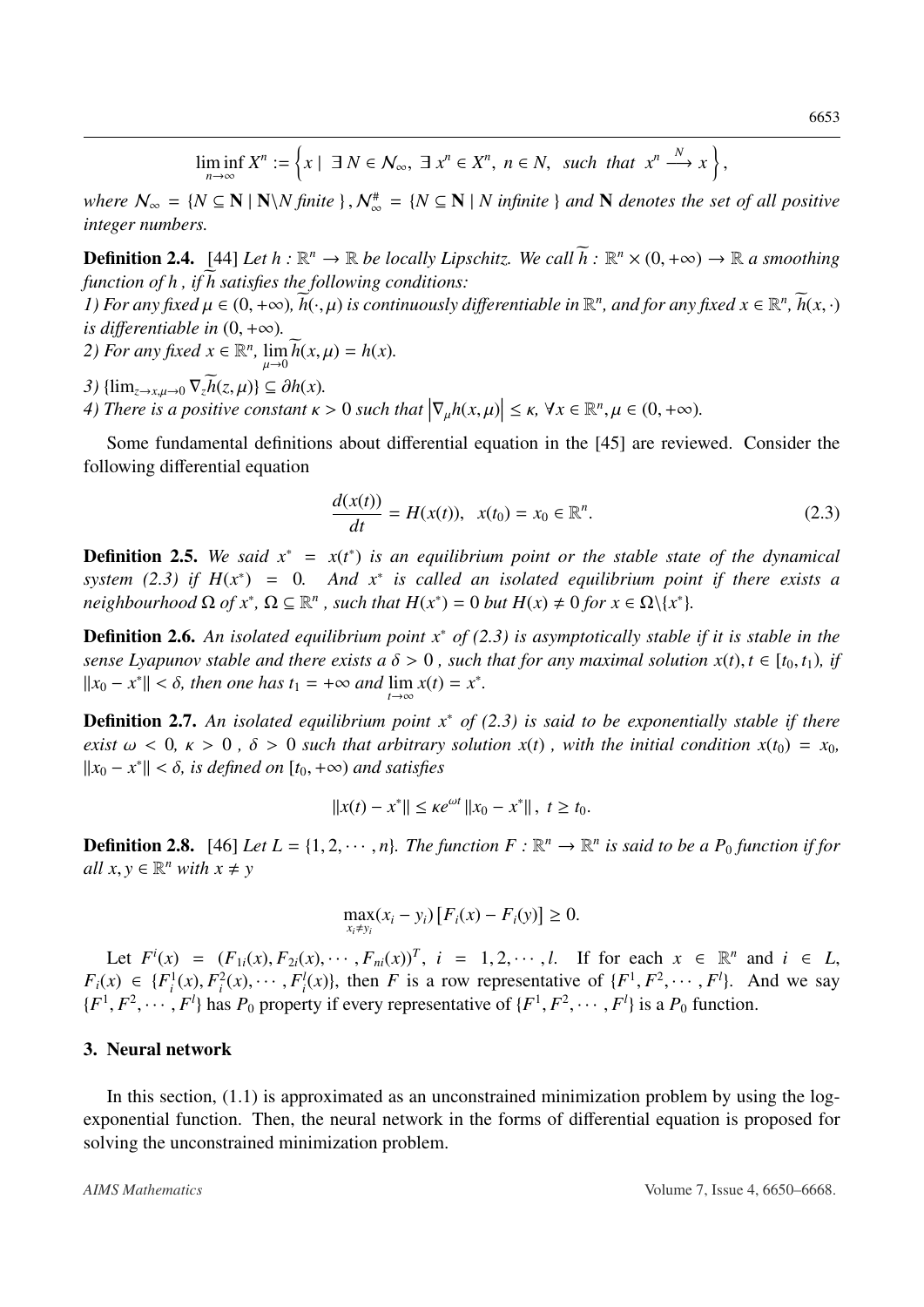For convenience, in this paper, we only consider [\(1.1\)](#page-0-0) for  $l = 3$ , that is finding a vector  $x \in \mathbb{R}^n$  such that

<span id="page-4-2"></span>
$$
\min\{F_{k1}(x), F_{k2}(x), F_{k3}(x)\} = 0, \quad k = 1, 2, \cdots, n. \tag{3.1}
$$

Notice that for each *k*,  $\min\{F_{k1}(x), F_{k2}(x), F_{k3}(x)\} = 0$  can be approximated by the following equation:

$$
\phi_{\alpha}(F_{k1}(x), F_{k2}(x), F_{k3}(x)) = 0,
$$

in the sense that

$$
\lim_{\alpha \to 0+} \phi_{\alpha}(F_{k1}(x), F_{k2}(x), F_{k3}(x)) = \phi_0(F_{k1}(x), F_{k2}(x), F_{k3}(x)),
$$
\n(3.2)

where

$$
\phi_{\alpha}(a_1, a_2, a_3) = \begin{cases}\n-\alpha \ln(\sum_{i=1}^3 \exp(-a_i/\alpha)), & \alpha > 0, \\
\min\{a_1, a_2, a_3\}, & \alpha = 0,\n\end{cases}
$$

for numbers  $a_i \in \mathbb{R}$ ,  $i = 1, 2, 3$ .

Then we obtain the following approximation of problem  $(3.1)$ :

<span id="page-4-0"></span>
$$
\Phi(x,\alpha) = \begin{pmatrix} \phi_{\alpha}(F_{11}(x), F_{12}(x), F_{13}(x)) \\ \phi_{\alpha}(F_{21}(x), F_{22}(x), F_{23}(x)) \\ \vdots \\ \phi_{\alpha}(F_{n1}(x), F_{n2}(x), F_{n3}(x)) \end{pmatrix} = 0.
$$
\n(3.3)

Suppose that  $x_\alpha$  satisfies  $\Phi(x_\alpha, \alpha) = 0$  for some  $\alpha > 0$ . Then one has that  $\phi_\alpha(F_{k1}(x), F_{k2}(x), F_{k3}(x))$ ,  $k = 1, 2, \dots, n$  is twice continuously differentiable at  $x_\alpha$  and

$$
\nabla_x \phi_\alpha(F_{k1}(x_\alpha), F_{k2}(x_\alpha), F_{k3}(x_\alpha)) = \sum_{i=1}^3 \eta_{ki}(x_\alpha, \alpha) \nabla_x F_{ki}(x_\alpha),
$$

where

$$
\eta_{ki}(x,\alpha) = \frac{\exp(-F_{ki}(x)/\alpha)}{\sum_{i=1}^3 \exp(-F_{ki}(x)/\alpha)} \in (0,1), i = 1,2,3,
$$

with  $\sum_{i=1}^{3} \eta_{ki}(x, \alpha) = 1$ .<br>Notice that (3.3) by

Notice that [\(3.3\)](#page-4-0) has a solution if and only if the following least square problem has the zero minimum:

<span id="page-4-3"></span>
$$
\min_{x \in \mathbb{R}^n} f(x, \alpha) = \frac{1}{2} ||\Phi(x, \alpha)||^2.
$$
 (3.4)

It is clear that  $f(x, \alpha)$  is continuously differentiable.

Next, the frame structure of neural network is given for solving problem [\(3.1\)](#page-4-2), which is based on the steepest descent method for the reformulated problem [\(3.4\)](#page-4-3):

<span id="page-4-1"></span>
$$
\frac{d(x(t))}{dt} = -\tau \nabla_x f(x(t), \alpha), \ \alpha > 0, \ \tau > 0,
$$
\n(3.5)

 $\tau$  is a scale factor.  $\tau > 1$  indicates that a longer step could be taken in simulation. And to simplify our analysis, let  $\tau = 1$ . A block diagram of the model is shown in the following Figure 1.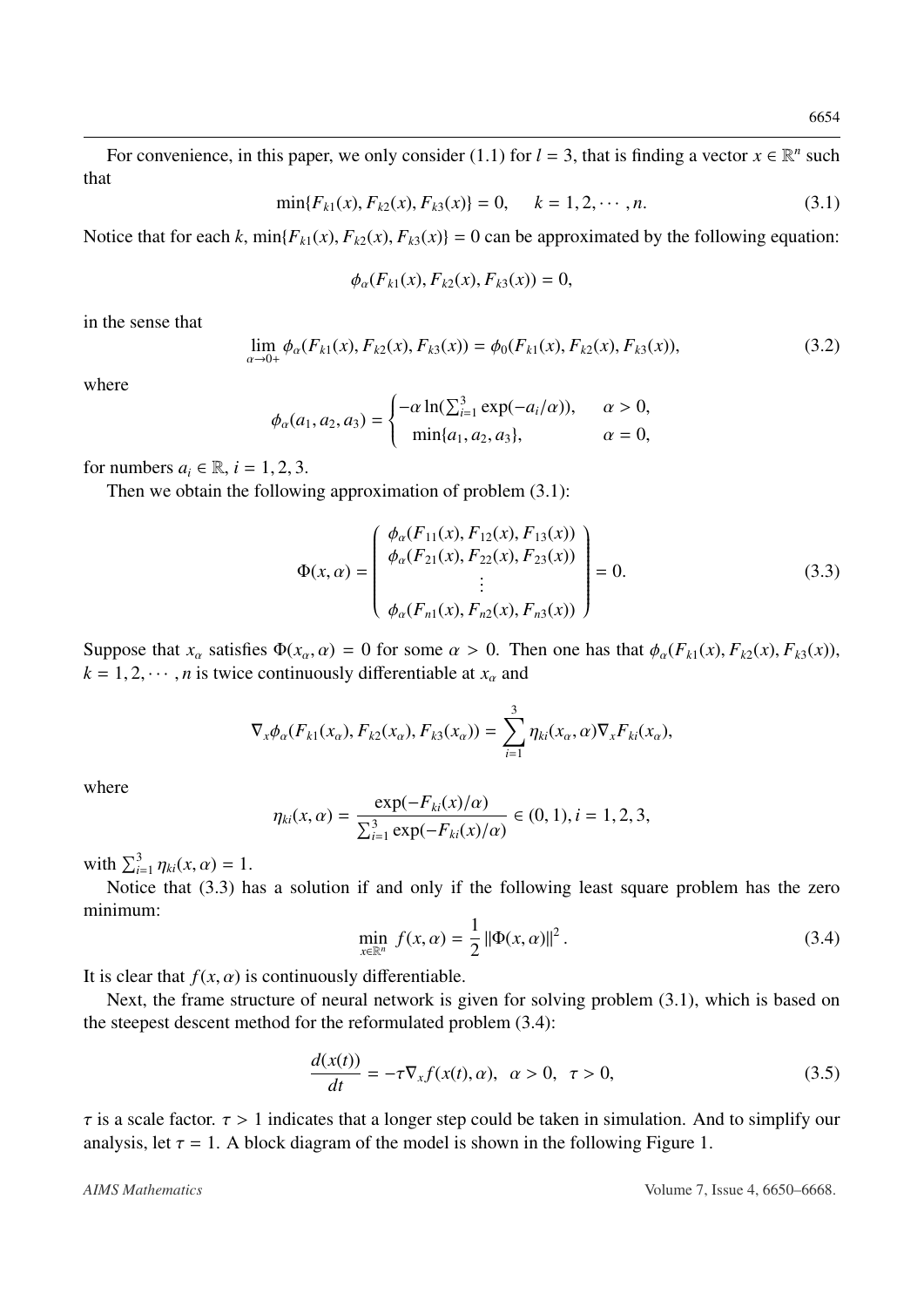

Figure 1. Block diagram of neural network.

We know from Fermat's theorem that for a fixed  $\alpha > 0$  if  $x(\alpha)$  is an optimal solution of [\(3.4\)](#page-4-3), then  $\nabla_x f(x(\alpha), \alpha) = 0$ , which means that  $x(\alpha)$  is an equilibrium point of [\(3.5\)](#page-4-1).<br>The existence of equilibrium of (3.5) is illustrated by the next theorem

The existence of equilibrium of [\(3.5\)](#page-4-1) is illustrated by the next theorem.

**Theorem 3.1.** Suppose  $\{F^1, F^2, \dots, F^l\}$  has  $P_0$  property, where  $F^i(x) = (F_{1i}(x), F_{2i}(x), \dots, F_{ni}(x))^T$ ,<br> $i = 1, 2, \dots, l$  then for each  $\alpha > 0$  (3.5) has an equilibrium point  $i = 1, 2, \dots, l$ , then for each  $\alpha > 0$ , [\(3.5\)](#page-4-1) has an equilibrium point.

*Proof.* By [\[46,](#page-18-3) Theorem 3.4], if  $\{F^1, F^2, \dots, F^l\}$  has  $P_0$  property, then for each  $\alpha > 0$ ,  $\Phi(x, \alpha) = 0$  has a unique solution *x*( $\alpha$ ), which means that  $\nabla_x f(x(\alpha), \alpha) = 0$ . The proof is completed.

#### 4. Consistency analysis

In this section, the relationship between the solutions of problem [\(3.1\)](#page-4-2) and the solutions of problem [\(3.3\)](#page-4-0), the relationship between the solutions of problem [\(3.1\)](#page-4-2) and the equilibrium point of problem [\(3.5\)](#page-4-1) are investigated.

Consider the following sets

$$
X_{1\alpha} = \{x \in \mathbb{R}^n \mid \nabla_x f(x, \alpha) = 0, \alpha > 0\},
$$
  
\n
$$
X_{\alpha} = \{x \in \mathbb{R}^n \mid \phi_{\alpha}(F_{k1}(x), F_{k2}(x), F_{k3}(x)) = 0, k = 1, 2, \cdots, n\},
$$
  
\n
$$
X_0 = \{x \in \mathbb{R}^n \mid \min\{F_{k1}(x), F_{k2}(x), F_{k3}(x)\} = 0, k = 1, 2, \cdots, n\}.
$$

<span id="page-5-0"></span>**Lemma 4.1.** [\[24,](#page-16-10) Lemma 4.1] *For a solution mapping* Σ:  $\mathbb{R}^{n_1}$  →  $\mathbb{R}^{n_2}$  *defined by* 

$$
\Sigma(p) = \{x \in \mathbb{R}^{n_2} \mid \Psi(x, p) \in K\},\
$$

*where*  $\Psi : \mathbb{R}^{n_2} \times \mathbb{R}^{n_1} \to \mathbb{R}^{n_3}$  *is continuous at*  $(x_0, p_0)$ *, the function*  $\Psi(\cdot, p)$  *is locally Lipschitz on*  $\mathbb{R}^{n_2}$  *for gyary*  $p \in \mathbb{R}^{n_1}$  *K* is a closed comex set in  $\mathbb{R}^{n_3}$   $e^{i\varphi}$   $p \in \mathbb{R}^{n_1}$ , K is a closed convex set in  $\mathbb{R}^{n_3}$  and the map  $(x, p) \mapsto \partial_1^c \Psi(x, p)$ , where  $\partial_1^c \Psi(x, p)$  denotes the generalized *Iscobian of*  $\Psi(x, p)$  at x is upper semicontinuous at  $(x, p_1)$ , *I et the generalized Jacobian of*  $\Psi(\cdot, p)$  *at x, is upper semicontinuous at*  $(x_0, p_0)$ *. Let*  $\Psi_0(x) = \Psi(x, p_0)$  *for*  $x \in \mathbb{R}^{n_2}$ . If the following regularity condition

$$
0\in\operatorname{int}\left\{\Psi_0(x_0)+A\mathbb{R}^{n_2}-K\right\}
$$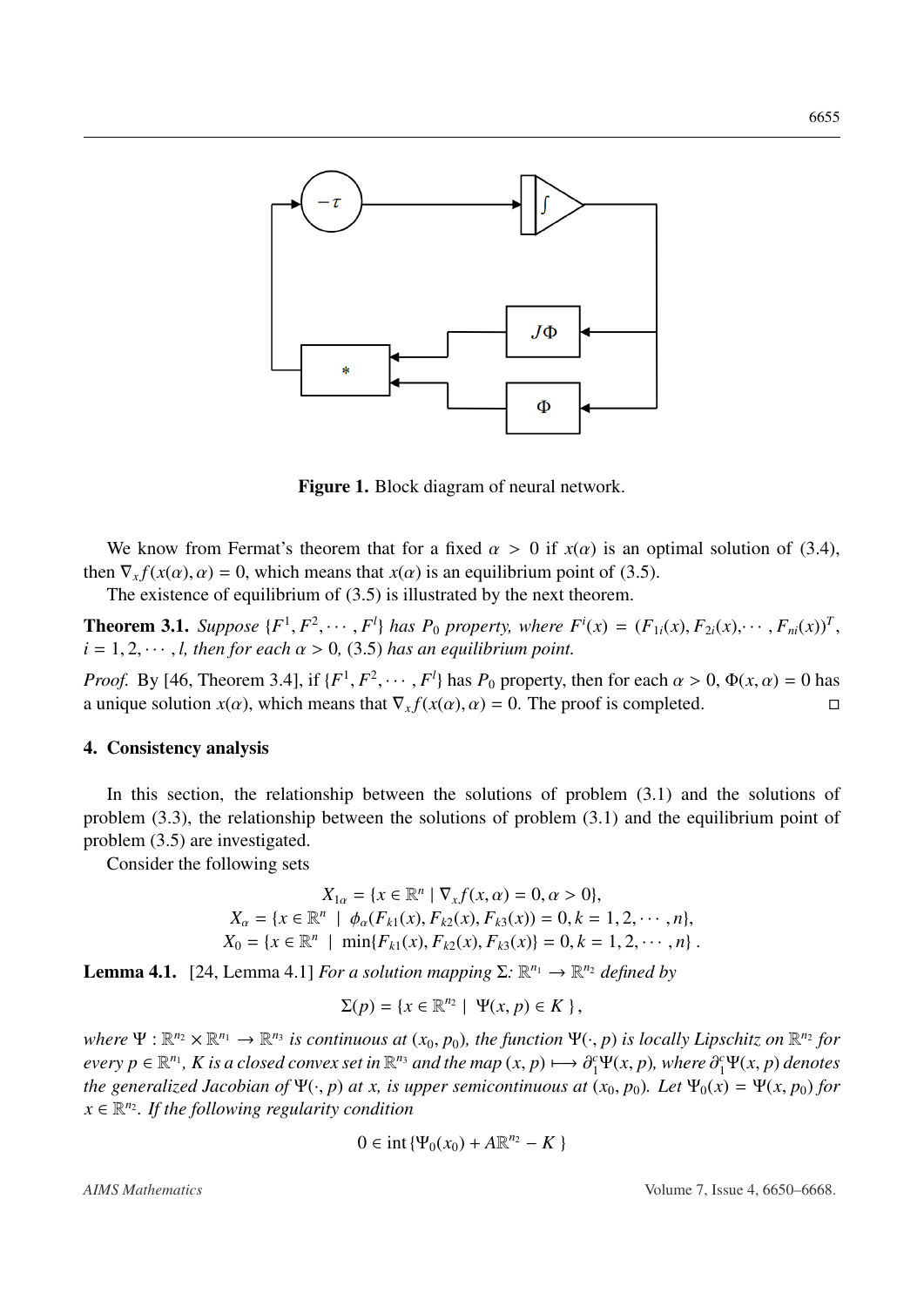*holds for every*  $A \in \partial^c \Psi_0(x_0)$ *, then there exist constants*  $\mu > 0$ *,*  $\varepsilon > 0$  *and*  $\delta > 0$  *such that* 

$$
d(x, \Sigma(p)) \le \mu d(0, \Psi(x, p) - K), \ \ \forall x \in \mathbb{B}(x_0, \varepsilon), \ \ p \in \mathbb{B}(p_0, \delta).
$$

For  $\bar{x} \in X_0$ , let index sets

$$
K(\bar{x}) = \left\{ k \in \{1, 2, \dots, n\} : \exists i, j, i \neq j, \text{ such that } F_{ki}(\bar{x}) = F_{kj}(\bar{x}) = 0, i, j = 1, 2, 3 \right\},\
$$

$$
I(\bar{x}) = \left\{ (k, i) \in K(\bar{x})^c \times \{1, 2, 3\} : F_{ki}(\bar{x}) = 0 \right\}.
$$

Next inspired by [\[24\]](#page-16-10), a theorem is summarized about the convergence of the set  $X_\alpha$  as  $\alpha$  tends to zero.

<span id="page-6-2"></span>Theorem 4.2. *Suppose the regularity condition*

<span id="page-6-1"></span>
$$
0 \in \text{int} \{ \Xi(\bar{x}, a) \mathbb{R}^n - \{0\}_n \}
$$
\n(4.1)

*holds for any*  $\bar{x} \in X_0$  *and any*  $a \in \mathbb{R}^3$  *satisfying*  $\sum_{i=1}^3 a_i = 1$  *and*  $a_i \ge 0$  *for each i, where*  $\Xi(\bar{x}, a) \in \mathbb{R}^{n \times n}$ <br>*and the k th row of*  $\Xi(\bar{x}, a)$  *is and the k-th row of*  $\Xi(\bar{x}, a)$  *is* 

$$
\Xi(\bar{x}, a)_k = \begin{cases} \nabla_x F_{ki_k}(\bar{x})^T, & \text{if } k \in K(\bar{x})^c, \\ \sum_{i=1}^3 a_i \nabla_x F_{ki}(\bar{x})^T, & \text{if } k \in K(\bar{x}) \end{cases}
$$

*with*  $i_k$  *is the index satisfying*  $(k, i_k) \in I(\bar{x})$ *, then* 

$$
\lim_{\alpha \to 0+} X_{\alpha} = X_0.
$$

*Proof.* At first, we show that  $\limsup_{\alpha \to 0+} X_{\alpha} \subseteq X_0$ . It suffices to prove that if there exist a number sequence  $\{\alpha_n\} \to 0$  and a sequence  $\{x_n\}$  converging to  $\bar{x}$  as  $n \to \infty$  such that  $x_n \in X_{\alpha_n}$  for each *n*, then  $\bar{x} \in X_0$ .<br>Indeed by (2.2) we have for each *k* Indeed, by [\(2.2\)](#page-2-0), we have for each *k*,

$$
0 \leq \phi_{\alpha_n}(F_{k1}(x_n), F_{k2}(x_n), F_{k3}(x_n)) - \phi_0(F_{k1}(x_n), F_{k2}(x_n), F_{k3}(x_n)) \leq \alpha_n \ln 3,
$$

which means that  $\bar{x} \in X_0$ .

Next we show that for any  $\bar{x} \in X_0$ ,  $\bar{x} \in \liminf_{\alpha \to 0^+} X_\alpha$ . It suffices to show that for any  $\alpha_n \to 0$ , there exists a sequence  $\{x_n\}$  satisfying  $x_n \in X_{\alpha_n}$  for each *n* such that  $x_n \to \bar{x}$ . According to Lemma [4.1,](#page-5-0) if the following condition

<span id="page-6-0"></span>
$$
0 \in \text{int}\{A(\bar{x})\mathbb{R}^n - \{0\}_n\} \tag{4.2}
$$

holds for any  $A(\bar{x}) \in \partial^c[\Phi(\cdot, 0)](\bar{x})$ , where  $\Phi$  is defined as in [\(3.3\)](#page-4-0), then there exist numbers  $\mu > 0$ ,  $\varepsilon > 0$ and  $\delta > 0$  such that

$$
d(x, X_{\alpha}) \leq \mu d(0, \Phi(x, \alpha)), \ \forall x \in \mathbb{B}(\bar{x}, \varepsilon), \ \alpha \in \mathbb{B}(0, \delta).
$$

Especially, we have

$$
d(\bar{x}, X_{\alpha_n}) \leq \mu d(0, \Phi(\bar{x}, \alpha_n)) \leq \mu \|\Phi(\bar{x}, 0) - \Phi(\bar{x}, \alpha_n)\| \leq \mu \alpha_n \sqrt{n} \ln 3,
$$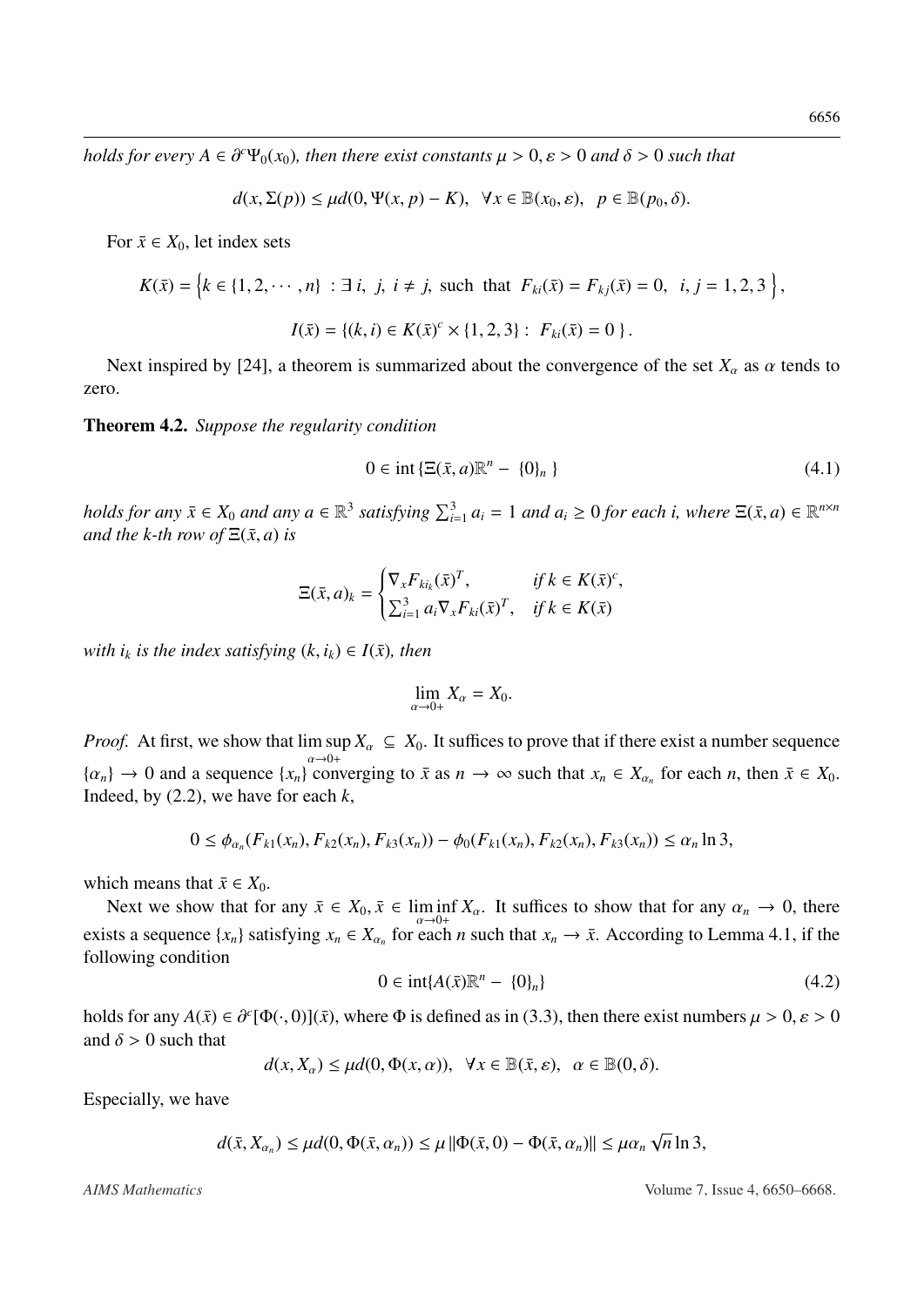which means for each *n*,  $X_{\alpha_n} \neq \emptyset$ . Therefore, there exists a sequence  $\{x_n\}$  satisfying  $x_n \in X_{\alpha_n}$  for each *n* and  $x_n \to \bar{x}$  as  $n \to \infty$ . Then under condition [\(4.2\)](#page-6-0),  $\bar{x} \in \liminf_{\alpha \to 0} X_\alpha$ . As a result, to obtain the conclusion, we only need to show condition [\(4.1\)](#page-6-1) is the sufficient condition for [\(4.2\)](#page-6-0). Consider the index

$$
K(\bar{x}) = \left\{ k \in \{1, 2, \cdots, n\} : \exists i, j, i \neq j, \text{ such that } F_{ki}(\bar{x}) = F_{kj}(\bar{x}) = 0, i, j = 1, 2, 3 \right\}.
$$

Since for the index  $k \in \{1, 2, \dots, n\} \setminus K(\bar{x})$ , there exists only one index  $i \in \{1, 2, 3\}$  such that  $F_{ki}(\bar{x}) = 0$ , we obtain

$$
\partial^{c}\phi_{0}(F_{k1}(\bar{x}), F_{k2}(\bar{x}), F_{k3}(\bar{x})) = \{ \nabla_{x}F_{ki}(\bar{x}) \}.
$$

For index  $k \in K(\bar{x})$ , by Definition [2.1,](#page-2-1) we have

$$
\partial^c \phi_0(F_{k1}(\bar{x}), F_{k2}(\bar{x}), F_{k3}(\bar{x}))
$$
\n
$$
= \cos \left\{ \lim_{n \to \infty} \nabla_x \phi_0(F_{k1}(x_n), F_{k2}(x_n), F_{k3}(x_n) : x_n \to \bar{x} \text{ s.t. for } i \neq j, i, j \in J_k(\bar{x}), F_{ki}(x_n) \neq F_{kj}(x_n) \right\}
$$
\n
$$
= \cos \left\{ \nabla_x F_{ki}(\bar{x}), i \in J_k(\bar{x}) \right\}
$$
\n
$$
= \left\{ \sum_{i=1}^{|J_k(\bar{x})|} a_i \nabla_x F_{ki}(\bar{x}) : \sum_{i=1}^{|J_k(\bar{x})|} a_i = 1, a_i \ge 0 \right\},
$$

where  $J_k(\bar{x}) = \{i \in \{1, 2, 3\} : \exists j \neq i \text{ such that } F_{ki}(\bar{x}) = F_{kj}(\bar{x}) = 0\}$ . So the condition [\(4.1\)](#page-6-1) implies conidtion  $(4.2)$ .

According to the Theorem [4.2,](#page-6-2) under some conditions, we have lim  $\lim_{\alpha \to 0+} X_{\alpha} = X_0$ . Now a natural question is the relationship between  $X_{1\alpha}$  and  $X_0$ .

At the beginning, let us consider the following problem:

$$
g(x) = \min_{x \in \mathbb{R}^n} \frac{1}{2} ||g_1(x)||^2,
$$

where

$$
g_1(x) = \begin{pmatrix} \min\{F_{11}(x), F_{12}(x), F_{13}(x)\} \\ \min\{F_{21}(x), F_{22}(x), F_{23}(x)\} \\ \vdots \\ \min\{F_{n1}(x), F_{n2}(x), F_{n3}(x)\} \end{pmatrix}.
$$

It is clear that  $g_1(x)$  is not differentiable, although the squared norm is differentiable, we cannot say the composition  $g(x)$  is differentiable by the chain rule in Mathematical Analysis. In fact,  $g(x)$  is continuously differentiable.

**Lemma 4.3.** [\[47,](#page-18-4) [48\]](#page-18-5) *The function g(x) is continuously differentiable with the gradient*  $\nabla g(x)$  =  $V^{T}g_{1}(x)$  *for any arbitrary element*  $V \in \partial^{c}g_{1}(x)$ *.* 

<span id="page-7-0"></span>**Theorem 4.4.** *Suppose*  $x(\alpha) \in X_{1\alpha}$ ,  $\lim_{\alpha \to 0+} x(\alpha) = \overline{x}$ , if any  $V \in \partial^c g_1(\overline{x})$  *is nonsingular, then*  $\overline{x} \in X_0$ *.* 

*Proof.* We know that

$$
\nabla_x f(x, \alpha) = J_x \Phi(x, \alpha)^T \Phi(x, \alpha).
$$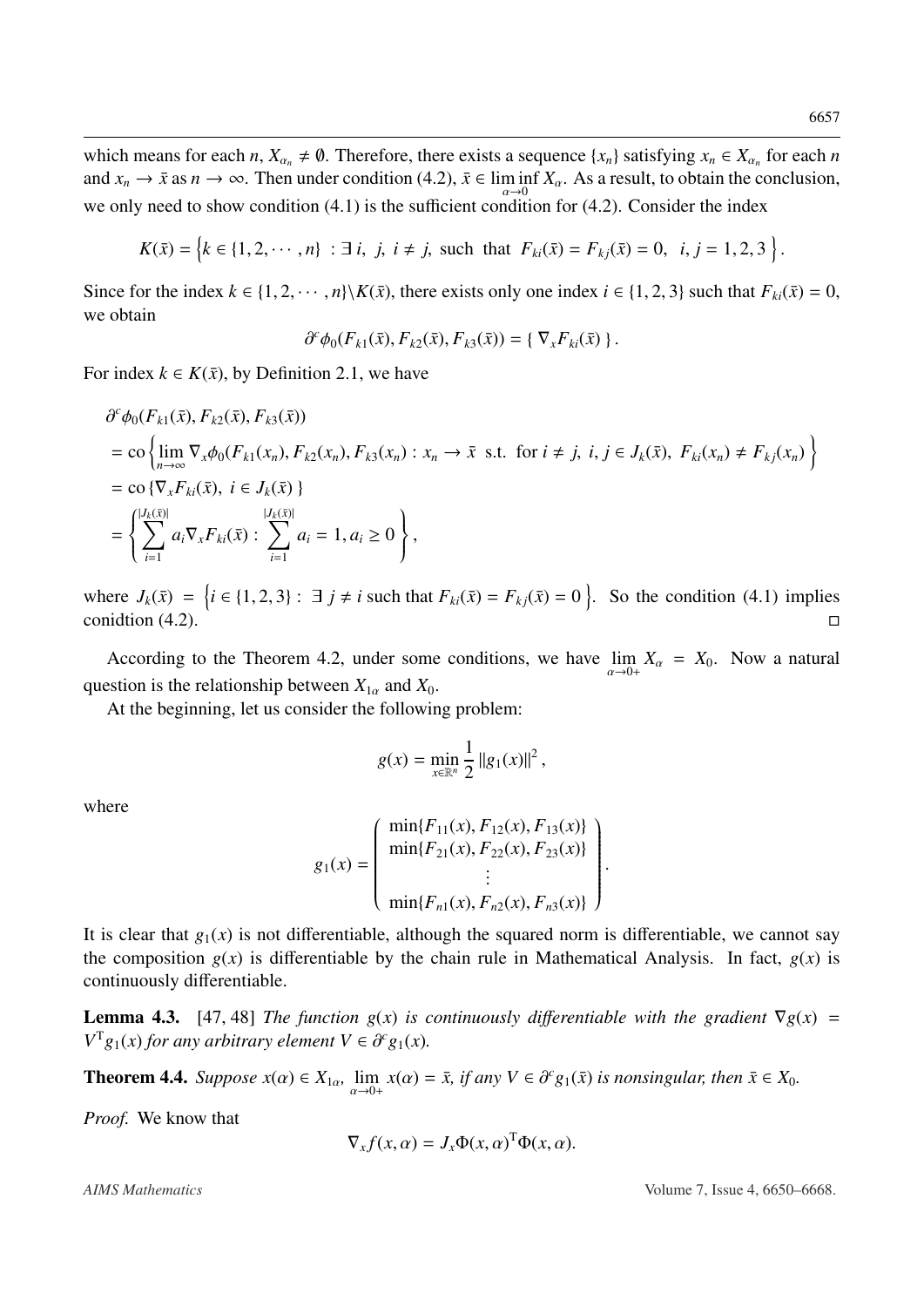Then

$$
\nabla_x f(x(\alpha), \alpha) = J_x \Phi(x(\alpha), \alpha)^T \Phi(x(\alpha), \alpha) = 0.
$$

Notice that

$$
\nabla g(x) = V^{\mathrm{T}} g_1(x), \ V \in \partial^c g_1(x).
$$

According to the Definition [2.4,](#page-3-1) we have

$$
\left\{\lim_{\alpha\to 0+} J_x \Phi(x(\alpha),\alpha)\right\} \subset \partial^c g_1(\bar{x}),
$$

that is, there exists  $V_0 \in \partial^c g_1(\bar{x})$  such that

$$
\lim_{\alpha \to 0+} ||J_x \Phi(x(\alpha), \alpha) - V_0|| = 0.
$$

We know from proof of Theorem [4.2](#page-6-2) that as  $\alpha \rightarrow 0^{+}$ ,

$$
\Phi(x(\alpha),\alpha) \to g_1(\bar{x}).
$$

Therefore we have as  $\alpha \rightarrow 0+$ .

$$
J_x \Phi(x(\alpha), \alpha)^{\mathrm{T}} \Phi(x(\alpha), \alpha) \to V_0^{\mathrm{T}} g_1(\bar{x}).
$$

That is,  $V_0^T$  $G_{0}^{T}g_{1}(\bar{x}) = 0$ . Since *V*<sub>0</sub> is nonsingular, then *g*<sub>1</sub>( $\bar{x}$ ) = 0, i.e.,  $\bar{x} \in X_{0}$ . □

We know from the Theorem [4.4](#page-7-0) that every cluster point of  $\{x(\alpha)\}\$ is a solution of generalized vertical complementarity problem [\(3.1\)](#page-4-2) under conditions in Theorem [4.4,](#page-7-0) where  $x(\alpha)$  is an equilibrium point of the neural network [\(3.5\)](#page-4-1) for  $\alpha > 0$ .

In Section 3 and Section 4, for the sake of illustration, consistency analysis is made for problem [\(1.1\)](#page-0-0) when  $l = 3$ . In fact, the consistency analysis in this paper can be extended to  $(1.1)$  for an arbitrary choice of *l*, just replace the relevant 3 with *l* in the corresponding theorems and proofs.

#### 5. Stability analysis

In this section, asymptotic stability and exponential stability for differential Eq [\(3.5\)](#page-4-1) are studied.

Let  $\alpha > 0$ , suppose that  $x^*$  is an isolated equilibrium point of [\(3.5\)](#page-4-1), and  $\Omega_* \subseteq \mathbb{R}^n$  is a neighbourhood  $x^*$  such that of *x* ∗ such that

$$
\nabla_x f(x^*, \alpha) = 0, \ \nabla_x f(x, \alpha) \neq 0, \ \forall x \in \Omega_* \setminus \{x^*\}.
$$

First, we give a theorem to show the global convergence of solutions of differential Eq [\(3.5\)](#page-4-1).

**Theorem 5.1.** *(i) For an arbitrary initial state*  $x_0$ *, there exists exactly one maximal solution*  $x(t)$ *,*  $t \in$  $[t_0, \tau(x_0))$ . (*ii*) If the level set  $\Omega(x_0) = \{x \in \mathbb{R}^n \mid f(x, \alpha) \le f(x_0, \alpha)\}$  is bounded or  $F_{ki}(x)$  are Lipschitz continuous  $k = 1, 2, ..., n, i = 1, 2, 3$ , then  $\tau(x_0) = +\infty$ *continuous, k* = 1, 2, · · · *, n, i* = 1, 2, 3*, then*  $\tau(x_0) = +\infty$ *.* 

*Proof.* (i) It is obvious that  $\nabla_x f(x(t), \alpha)$  is continuous, according to the [\[31,](#page-17-2) Theorem 2.5], we can get the conclusion easily (ii) First, we start with the first case, the level set  $O(x_0)$  is bounded. If otherwise the conclusion easily. (ii) First, we start with the first case, the level set  $\Omega(x_0)$  is bounded. If otherwise,  $\tau(x_0) < +\infty$ . Based on [\[31,](#page-17-2) Theorem 2.6], we have  $\lim_{t \to \tau(x_0)}$  $||x(t)|| = +∞. Let$ 

$$
\tau_0 = \inf\{s \ge t_0 \mid s < \tau(x_0), x(s) \in \Omega^c(x_0)\} < \infty
$$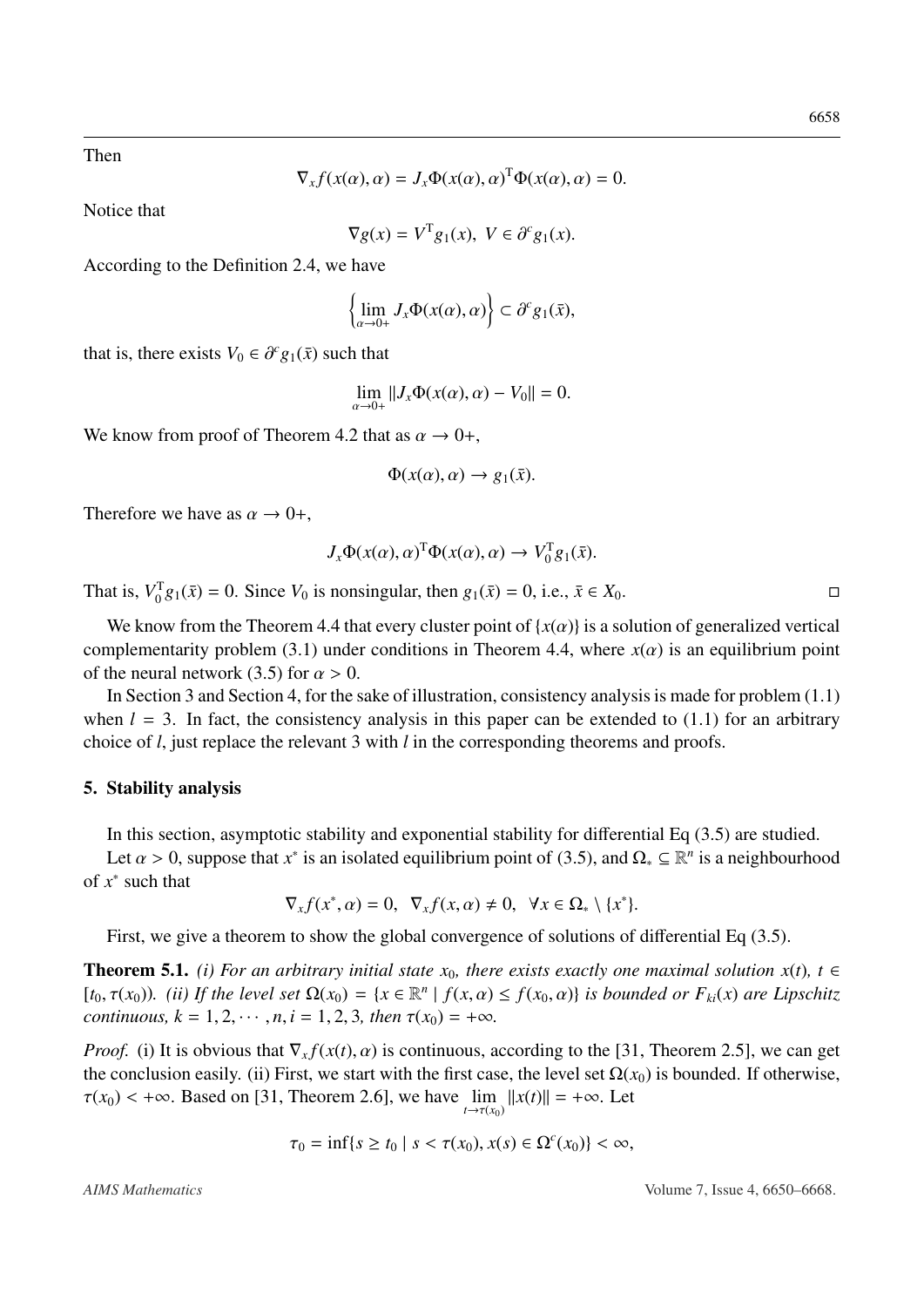where  $\Omega^c(x_0) = \mathbb{R}^n \setminus \Omega(x_0)$ . Because of the continuity of *f*,  $\Omega(x_0)$  is a closed set, and  $\Omega(x_0)$  is bounded by the condition. Consequently,  $\Omega(x_0)$  is a compact set. Hence, we can obtain  $x(\tau_0) \in \Omega(x_0)$  and  $\tau_0 < \tau(x_0)$ , this implies there exists a  $s \in [t_0, \tau(x_0))$ , such that

$$
f(x(s),\alpha) > f(x(\tau_0),\alpha)).
$$

However,

$$
\frac{df(x(t),\alpha)}{dt} = \nabla_x f(x(t),\alpha)^T \frac{d(x(t))}{dt} = -\|\nabla_x f(x(t),\alpha)\|^2 \le 0,
$$

so  $f(\cdot, \alpha)$  is not increasing in monotony, this is a contradiction, therefore  $\tau(x_0) = +\infty$ . Then in the second case, if  $F_{ki}$ ,  $k = 1, 2, \dots, n$ ,  $i = 1, 2, 3$  are Lipschitz continuous in  $\mathbb{R}^n$ , then  $\nabla_x f(x, \alpha)$  is Lipschitz continuous in  $\mathbb{R}^n$ . According to [31] Theorem 2.51  $\tau(x_0) = +\infty$ continuous in  $\mathbb{R}^n$ . According to [\[31,](#page-17-2) Theorem 2.5],  $\tau(x_0) = +\infty$ .

**Theorem 5.2.** *For an arbitrary initial state*  $x_0$ *, if the level set*  $\Omega(x_0)$  *is bounded or*  $F_{ki}$ *,*  $k = 1, 2, \cdots, n$ *,*  $i = 1, 2, 3$  *are Lipschitz continuous in*  $\mathbb{R}^n$ , *then the differential Eq* [\(3.5\)](#page-4-1) *has a unique solution*<br>  $\sin (t_1 + \infty)$ *on*  $[t_0, +\infty)$ .

*Proof.* The proof is the same as the proof of Theorem 5.1. In fact, the theorem is an intuitive statement of Theorem 5.1. If the above conditions hold, then the differential Eq [\(3.5\)](#page-4-1) has global convergence for an arbitrary initial state  $x_0$ .

<span id="page-9-0"></span>Lemma 5.3. [\[45,](#page-18-2) Theorem 2.6] *An isolated equilibrium point x*<sup>∗</sup> *is asymptotically stable if there exists a Lyapunov function over some neighbourhood* <sup>Ω</sup><sup>∗</sup> *of x*<sup>∗</sup> *, satisfying*

$$
\frac{dW(x(t))}{dt} < 0, \ \forall x(t) \in \Omega_*, \ x(t) \neq x^*.
$$

Next we show the asymptotic stability of differential Eq [\(3.5\)](#page-4-1) under mild conditions.

<span id="page-9-1"></span>**Theorem 5.4.** *If*  $x^*$  *is an isolated equilibrium point of differential Eq* [\(3.5\)](#page-4-1)*, then*  $x^*$  *is asymptotically stable for* [\(3.5\)](#page-4-1)*.*

*Proof.* First, we need to prove that  $f(x, \alpha)$  is a Lyapunov function over the set  $\Omega_*$  for Eq [\(3.5\)](#page-4-1). From the definition of  $f(x, \alpha)$ , we know that  $f(x, \alpha)$  is nonnegative over  $\mathbb{R}^n$ . Since  $x^*$  is an isolated equilibrium<br>point  $f(x^*, \alpha) = 0$ , for any  $x \in \Omega \setminus \{x^*\}$ ,  $f(x, \alpha) > 0$ . Now we check the second condition in the point  $f(x^*, \alpha) = 0$ , for any  $x \in \Omega_* \setminus \{x^*\}, f(x, \alpha) > 0$ . Now we check the second condition in the definition of Lyanunov function [45]. Notice that definition of Lyapunov function [\[45\]](#page-18-2). Notice that

$$
\frac{df(x(t),\alpha)}{dt} = \nabla_x f(x(t),\alpha)^T \frac{d(x(t))}{dt} = -\left\| \nabla_x f(x(t),\alpha)^T \nabla_x f(x(t),\alpha) \right\| \leq 0.
$$

Hence, the function *f*(*x*,  $\alpha$ ) is a Lyapunov function for [\(3.5\)](#page-4-1) over the set  $\Omega_*$ . Because of *x*<sup>\*</sup> being an *df*(*x*(*t*),  $\alpha$ ) isolated equilibrium point, we know  $\frac{df(x(t), \alpha)}{dt} < 0$ ,  $\forall x \in \Omega_* \setminus \{x^*\}$ . It follows from Lemma [5.3](#page-9-0) that  $x^*$ is asymptotically stable for  $(3.5)$ .

**Theorem 5.5.** *If*  $J_x\Phi(x^*, \alpha)$  *is nonsingular for*  $\alpha > 0$ *, then*  $x^*$  *is exponentially stable for* [\(3.5\)](#page-4-1)*.*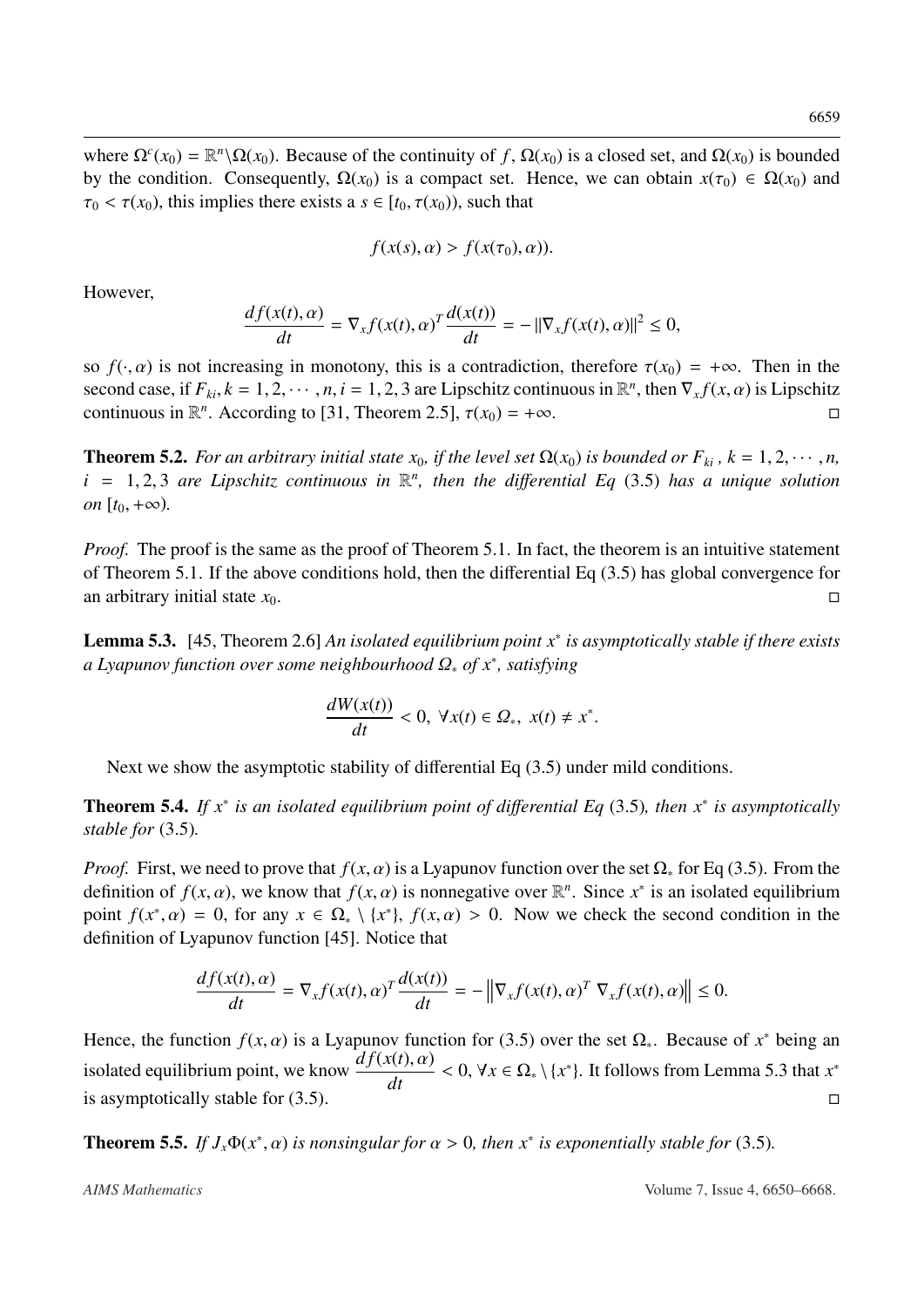*Proof.* Since  $J_x \Phi(x^*, \alpha)$  is nonsingular,  $x^*$  satisfies  $\Phi(x^*, \alpha) = 0$ . Notice that  $x^*$  is an isolated equilibrium point of (3.5), therefore,  $x^*$  is asymptotically stable by Theorem 5.4. Let  $\delta > 0$ equilibrium point of [\(3.5\)](#page-4-1), therefore,  $x^*$  is asymptotically stable by Theorem [5.4.](#page-9-1) Let  $\delta > 0$ <br>be sufficiently small such that for any  $x(t) \in \mathbb{R}(x^*, \delta)$ ,  $x(t) \to x^*$  as  $t \to +\infty$ . Notice that be sufficiently small such that for any  $x(t) \in \mathbb{B}(x^*, \delta)$ ,  $x(t) \to x^*$  as  $t \to +\infty$ . Notice that,<br>*I*  $\Phi(x, \alpha)I \Phi(x, \alpha)^T$  is an  $n \times n$  poppingular matrix hence there exist  $\kappa > 0$  and  $\kappa > 0$  such that  $J_x \Phi(x, \alpha) J_x \Phi(x, \alpha)^T$  is an  $n \times n$  nonsingular matrix, hence there exist  $\kappa_1 > 0$  and  $\kappa_2 > 0$  such that

$$
\kappa_1 ||v||^2 \le v^T J_x \Phi(x, \alpha) J_x \Phi(x, \alpha)^T v \le \kappa_2 ||v||^2, \forall x \in \mathbb{B}(x^*, \delta).
$$

By the smoothness of the function  $\Phi(x, \alpha)$ , we have the following expansion

$$
\Phi(x, \alpha) = \Phi(x^*, \alpha) + J_x \Phi(x, \alpha)(x - x^*) + o(||x - x^*||).
$$

Suppose that  $\delta$  is small enough, such that

$$
|o(||x - x^*||)| \le \epsilon ||x - x^*||,
$$

for some  $0 < \epsilon < \kappa_1$  and  $\forall x \in \mathbb{B}(x^*, \delta)$ . Now let

$$
\Gamma(t) = ||x(t) - x^*||^2, t \in [t_0, +\infty).
$$

Then

$$
\frac{d\Gamma(t)}{dt} = 2(x(t) - x^*)^T \frac{dx(t)}{dt}
$$
  
= -2(x(t) - x^\*)^T \nabla\_x f(x(t), \alpha)  
= -2(x(t) - x^\*)^T \left( J\_x \Phi(x(t), \alpha)^T \Phi(x(t), \alpha) \right).

Let

$$
\bar{\tau} = \inf\{t \in [t_0, +\infty) \mid ||x(t) - x^*|| \ge \delta\}
$$

be the first exit time of the solution from the ball  $\mathbb{B}(x^*, \delta)$ . Combine the above formulas, and  $\Phi(x^*, \alpha) = 0$  then for arbitrary  $t \in \overline{I} - [t_0, \overline{\tau})$  $\Phi(x^*, \alpha) = 0$ , then for arbitrary  $t \in \overline{I} = [t_0, \overline{\tau})$ ,

$$
\frac{d\Gamma(t)}{dt} = -2\left(x(t) - x^*\right)^T \left(\nabla_x \Phi(x(t), \alpha)^T \Phi(x(t), \alpha)\right)
$$
\n
$$
= -2\left(x(t) - x^*\right)^T \nabla_x \Phi(x(t), \alpha)^T \left[\Phi(x^*, \alpha) + \nabla_x \Phi(x(t), \alpha)^T (x(t) - x^*) + o\left(\|x(t) - x^*\|\right)\right]
$$
\n
$$
\leq -2\left(x(t) - x^*\right)^T \nabla_x \Phi(x(t), \alpha)^T \nabla_x \Phi(x(t), \alpha) (x(t) - x^*) + \epsilon \|x(t) - x^*\|
$$
\n
$$
\leq (-2\kappa_1 + \epsilon) \|x(t) - x^*\|
$$
\n
$$
= (-2\kappa_1 + \epsilon)\Gamma(t).
$$

According to [\[45,](#page-18-2) Corollary 2.1], the following inequality

$$
\Gamma(t) \leq e^{(-2\kappa_1 + \epsilon)t} \Gamma(t_0), \ \ t \in \bar{I},
$$

is equivalent to the definition of exponential stability

$$
||x(t) - x^*|| \le e^{\omega t} ||x(t_0) - x^*||
$$
,  $t \in \overline{I}$ ,

where  $\omega = -\kappa_1 + \epsilon \setminus 2 < 0$ . If  $\bar{\tau} < +\infty$ , then

$$
\delta \le \limsup_{t \to \bar{\tau}} \|x(t) - x^*\| \le e^{\omega \bar{\tau}} \|x(t_0) - x^*\| < \delta,
$$

that is a contradiction. Thus  $\bar{\tau} = +\infty$  and we complete the proof of exponential stability.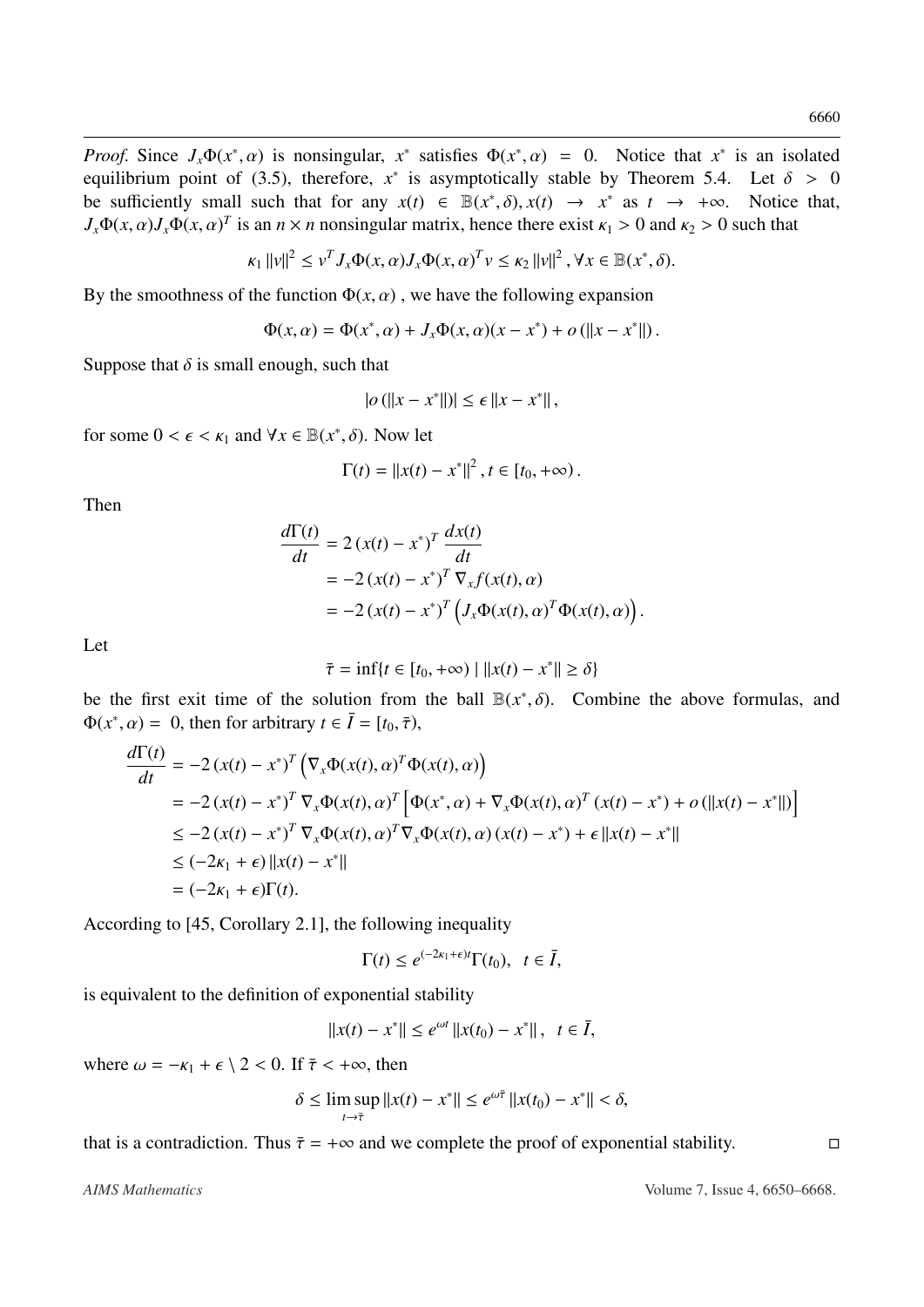**Theorem 5.6.** Assume that the neural network [\(3.5\)](#page-4-1) is Lyapunov stable, for arbitrary initial state  $x_0$ , for  $a$  fixed  $\alpha \in (0, +\infty)$ , if the level set  $\Omega(x_0)$  is bounded or  $F_{ki}(x)$ ,  $k = 1, 2, \cdots, n$ ,  $i = 1, 2, 3$  are Lipschitz *continuous, then the solution trajectory*  $x_\alpha(t)$  *of neural network* [\(3.5\)](#page-4-1) *is global convergence to the stationary point of* [\(3.4\)](#page-4-3). *Furthermore, if*  $J_x\Phi(x^*, \alpha)$  *is nonsingular, then*  $x_\alpha(t)$  *is global convergence to*<br>*the solution of* (3.4) *the solution of* [\(3.4\)](#page-4-3)*.*

*Proof.* If the condition holds, then the solution interval can be extended to infinity through Theorem 5.1 and neural network [\(3.5\)](#page-4-1) has a unique solution denoted as  $x_\alpha(t)$ , which satisfies  $\lim_{t\to+\infty} x_\alpha(t) = x^*$  with  $\nabla_x f(x^*, \alpha) = J_x \Phi(x^*, \alpha) \Phi(x^*, \alpha) = 0$ . Hence, the solution trajectory  $x_\alpha(t)$  of neural network [\(3.5\)](#page-4-1) is also convergence to the stationary point of (3.4). Eurthermore, if  $I \Phi(x^*, \alpha)$  is nonsingular which global convergence to the stationary point of [\(3.4\)](#page-4-3). Furthermore, if  $J_x\Phi(x^*, \alpha)$  is nonsingular, which means that  $\Phi(x^*, \alpha) = 0$  then  $x(t)$  is alobal convergence to the solution of (3.4) means that  $\Phi(x^*, \alpha) = 0$ , then  $x_\alpha(t)$  is global convergence to the solution of [\(3.4\)](#page-4-3).

### 6. Application to a generalized bimatrix game and simulation

In this section, an example in a generalized bimatrix game is illustrated to test our neural network.

At first, the generalized bimatrix game is described, which is based on a bimatrix game introduced by [\[49\]](#page-18-6) and a generalized SER-SIT stochastic games model in [\[50\]](#page-18-7). Let  $\mathcal A$  and  $\mathcal B$  be two nonempty sets in  $\mathbb{R}^{m \times n}$ . If  $R_i \in \{A_i : A \in \mathcal{A}\}$  for  $i = 1, 2, \dots, m$ , then the  $m \times n$  matrix *R* is said to be a row<br>representative of  $\mathcal{A}$ , where the subscript denotes the corresponding row. In the same way if  $S_i \subseteq$ representative of A, where the subscript denotes the corresponding row. In the same way, if  $S^j$  ∈  $\{B^j : B \in \mathcal{B}\}\$ ,  $j = 1, 2, \dots, n$ , then the  $m \times n$  matrix *S* is said to be a column representative of *B*, where the subscript denotes the corresponding column. Suppose  $\mathcal{A} - \{C, D\}$ ,  $\mathcal{B} - \{F, F\}$ , where the subscript denotes the corresponding column. Suppose  $\mathcal{A} = \{C, D\}, \mathcal{B} = \{E, F\}$ , where

$$
C = \begin{pmatrix} 2 & 1 \\ 2 & 4 \end{pmatrix}, \quad D = \begin{pmatrix} 1 & 3 \\ 3 & 2 \end{pmatrix}
$$

and

$$
E = \begin{pmatrix} 1 & 2 \\ 3 & 1 \end{pmatrix}, \quad F = \begin{pmatrix} 5 & 1 \\ 2 & 4 \end{pmatrix}.
$$

Let  $\bar{x} \in \mathbb{R}^m$  and  $\bar{y} \in \mathbb{R}^n$ , if there exist a row representative *G* of *A*, and a column representative *H* of *B* such that

<span id="page-11-0"></span>
$$
\bar{x}^T G \bar{y} \le u^T R \bar{y} \quad \text{and} \quad \bar{x}^T H \bar{y} \le \bar{x}^T S v \tag{6.1}
$$

for all probability vectors  $u$  and  $v$ , for all row representative matrices  $R$  of  $H$ , and for all column representative matrices *S* of *B*, then the mixed strategies  $(\bar{x}, \bar{y})$  is said to be a generalized Nash equilibrium pair for the generalized bimatrix game.

The game theoretic implication of the above generalized Nash equilibrium pair is as follows. In the game denoted by  $\Lambda(\mathcal{A}, \mathcal{B})$ , player I deals with the rows of matrices in  $\mathcal{A}$  while player II deals with the columns of matrices in B. Player I chooses a row representative A of  $\mathcal A$  and a probability distribution  $x$ on the set {1, <sup>2</sup>}. Player II chooses a column representative *<sup>B</sup>* of <sup>B</sup> and a probability distribution *<sup>y</sup>* on the set  $\{1, 2\}$ . Then the first player's cost is  $x^T G y$  while the second player's cost is  $x^T H y$ . The existence of an equilibrium for  $\Lambda(\mathcal{A}, \mathcal{B})$  describes the stage at which no player can decrease his cost by unilaterally changing his row/column selection and probability distribution.

By [\[49,](#page-18-6) Proposition 1], the existence of a pair of probability vectors  $(\bar{x}, \bar{y})$  satisfying the [\(6.1\)](#page-11-0) is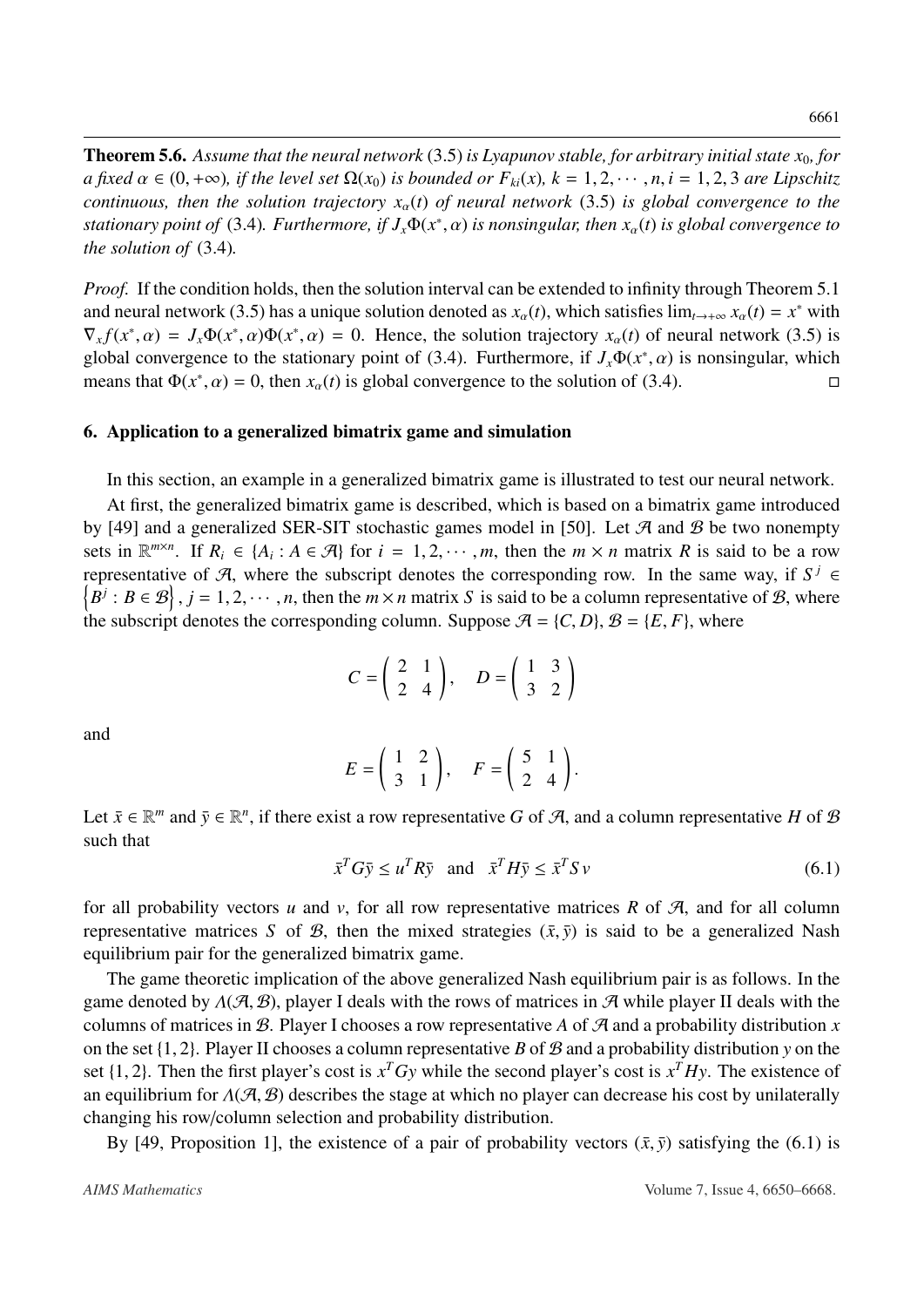equivalent to the existence of the solution  $(\widetilde{x}, \widetilde{y})$  to the equation

<span id="page-12-0"></span>
$$
F(x,y) = \begin{pmatrix} \min \left\{ x_1, (\inf_{A \in \mathcal{A}} (Ay - e))_1 \right\} \\ \min \left\{ x_2, (\inf_{A \in \mathcal{A}} (Ay - e))_2 \right\} \\ \min \left\{ y_1, (\inf_{B \in \mathcal{B}} (B^T x - e))_1 \right\} \\ \min \left\{ y_2, (\inf_{B \in \mathcal{B}} (B^T x - e))_2 \right\} \end{pmatrix} = 0,
$$
 (6.2)

where  $e = (1, -1)^T$ . Moreover, if  $F(\tilde{x}, \tilde{y}) = 0$  and  $||\tilde{x}|| ||\tilde{y}|| \neq 0$ , then  $(\tilde{x}/||\tilde{x}||, \tilde{y}/||\tilde{y}||)$  is a generalized  $\tilde{y}$ .<br>Nother equilibrium pair for the generalized bimatrix game. Notice that (6.2) is Nash equilibrium pair for the generalized bimatrix game. Notice that [\(6.2\)](#page-12-0) is just a generalized vertical complementarity problem:

<span id="page-12-1"></span>
$$
G(z) = \begin{pmatrix} \min \{z_1, (Q_1 z + q)_1, (Q_2 z + q)_1\} \\ \min \{z_2, (Q_1 z + q)_2, (Q_2 z + q)_2\} \\ \min \{z_3, (Q_1 z + q)_3, (Q_2 z + q)_3\} \\ \min \{z_4, (Q_1 z + q)_4, (Q_2 z + q)_4\} \end{pmatrix} = 0,
$$
 (6.3)

where

$$
Q_1=\begin{pmatrix}0&C\\D^T&0\end{pmatrix},\quad Q_2=\begin{pmatrix}0&E\\F^T&0\end{pmatrix},\quad q=\begin{pmatrix}-e\\-e\end{pmatrix},\quad z=\begin{pmatrix}x_1,x_2,y_1,y_2\end{pmatrix}^T.
$$

To solve the above problem, by introducing the log-exponential function and  $\alpha > 0$ , we obtain a least square problem to approximate [\(6.3\)](#page-12-1):

$$
\min_{z \in \mathbb{R}^4} f(z, \alpha) = \frac{1}{2} ||\Phi(z, \alpha)||^2,
$$

where

$$
\Phi(z,\alpha) = \begin{pmatrix} \phi_{\alpha}(z_1, (Q_1z+q)_1, (Q_2z+q)_1) \\ \phi_{\alpha}(z_2, (Q_1z+q)_2, (Q_2z+q)_2) \\ \phi_{\alpha}(z_3, (Q_1z+q)_3, (Q_2z+q)_3) \\ \phi_{\alpha}(z_4, (Q_1z+q)_4, (Q_2z+q)_4) \end{pmatrix}, \quad \alpha > 0.
$$

The Eq  $(6.3)$  is

<span id="page-12-2"></span>
$$
G(z) = \begin{pmatrix} z_1 & 2z_3 + z_4 - 1 & z_3 + 2z_4 - 2 \\ z_2 & 2z_3 + 4z_4 + 1 & 3z_3 + z_4 + 2 \\ z_3 & z_1 + 3z_2 - 1 & 5z_1 + 2z_2 - 2 \\ z_4 & 3z_1 + 2z_2 + 1 & z_1 + 4z_2 + 2 \end{pmatrix} = 0.
$$
 (6.4)

The following neural network is constructed for solving problem [\(6.4\)](#page-12-2):

<span id="page-12-3"></span>
$$
\frac{d(z(t))}{dt} = -\tau \nabla_z f(z(t), \alpha), \ \alpha > 0, \ \tau > 0.
$$
\n(6.5)

The simulation is based on Matlab version 9.5, and the package ode45 in Matlab is used to solve differential equations. The starting point  $z_0$  is a uniformly distributed random four dimensional vector in  $[0, 1] \times [0, 1] \times [0, 1] \times [0, 1]$ .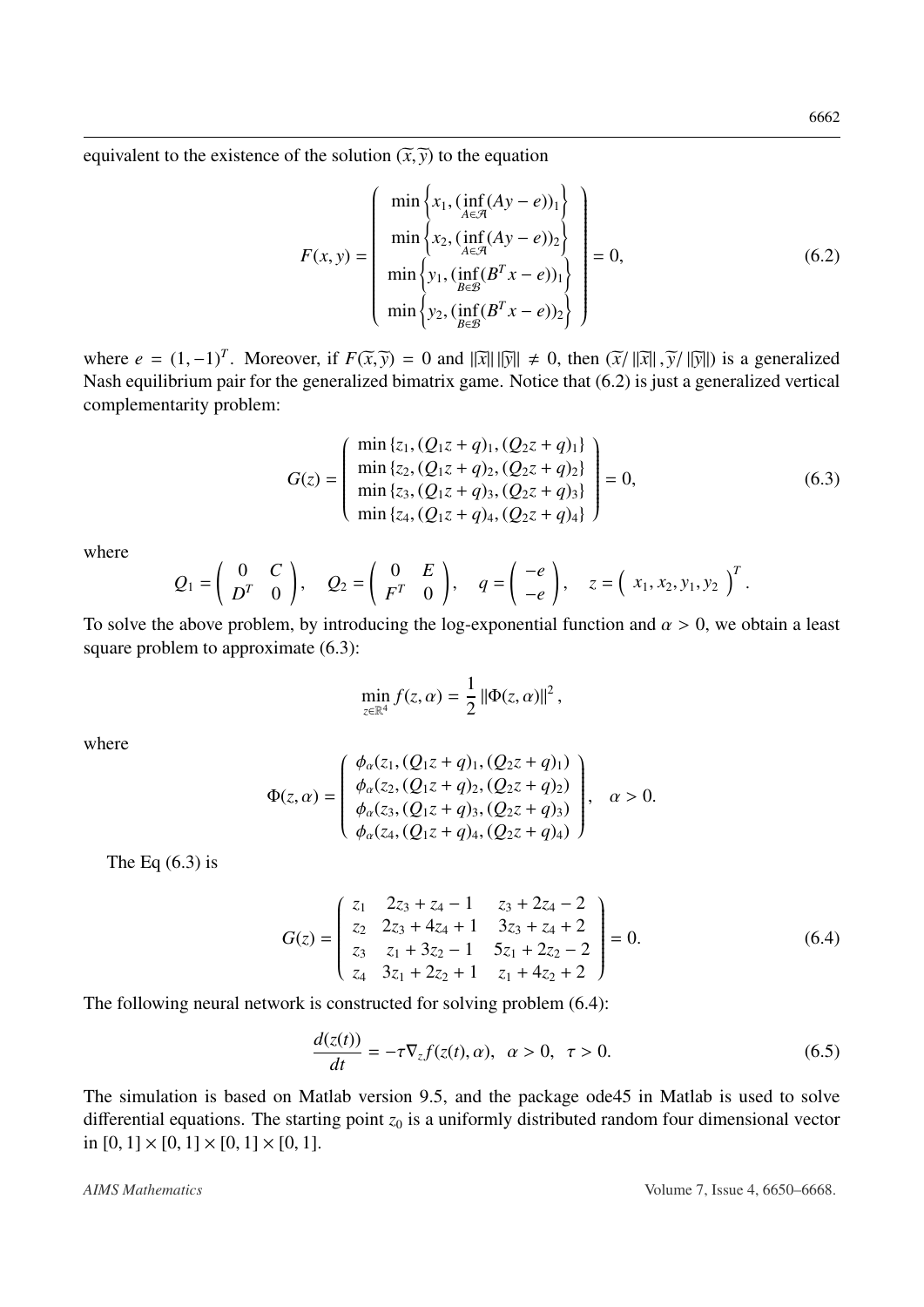Here are some detailed simulation results in the following tables.

Problem [\(6.4\)](#page-12-2) has a unique solution  $z^* = (1, 0, 2, 0)^T$ . According to Table 1, where  $\tau$  is set to be part to 1000  $\alpha \le 0.3$  the approximate solutions obtained by peural networks are almost as the same equal to 1000,  $\alpha \le 0.3$ , the approximate solutions obtained by neural networks are almost as the same as *z*<sup>\*</sup>, but as  $\alpha$  gets bigger, the distance between the approximate solutions and *z*<sup>\*</sup> become larger. From<br>Table 2, we know where  $\alpha$  is set to be equal to 0.01 and  $\tau = 1,10,100,1000$ , the approximate solutions Table 2, we know where  $\alpha$  is set to be equal to 0.01 and  $\tau = 1, 10, 100, 1000$ , the approximate solutions are almost as the same as  $z^*$ , but only the length of the convergence has changed.

| $\tau$ | $\alpha$ | t      | $Z_{\cdot}$                             | $f(z,\alpha)$ |
|--------|----------|--------|-----------------------------------------|---------------|
| 1000   | 0.01     | 0.0620 | $(1.0000 2.3230e-09 2.0000 2.3230e-09)$ | 2.2694e-13    |
| 1000   | 0.05     | 0.0771 | $(1.00003.4470e-092.00003.4470e-09)$    | 2.1864e-14    |
| 1000   | 0.1      | 0.0695 | $(1.0000 2.4990e-09 2.0000 2.4990e-09)$ | 1.5218e-13    |
| 1000   | 0.3      | 0.0396 | $(1.0000 1.4090e-05 2.0110 1.4090e-05)$ | 2.5289e-14    |
| 1000   | 0.5      | 0.0456 | $(1.0090\ 0.0013\ 2.0700\ 0.0013)$      | 3.5818e-13    |
| 1000   | 0.7      | 0.0396 | $(1.0390\ 0.0111\ 2.1650\ 0.0111)$      | 1.7911e-11    |
| 1000   | 0.9      | 0.0597 | $(1.0920\ 0.0160\ 2.0160\ 0.0373)$      | 3.7420e-10    |

**Table 1.** Simulation results of neural network [\(6.5\)](#page-12-3) as  $\tau = 1000$ .

**Table 2.** Simulation results of neural network [\(6.5\)](#page-12-3) as  $\alpha = 0.01$ .

| $\tau$ | $\alpha$ | 7.                                                                | $f(z,\alpha)$ |
|--------|----------|-------------------------------------------------------------------|---------------|
|        |          | $0.01$ $0.0510$ $(1.00007.6746e-102.00007.6746e-10)$ $1.6197e-13$ |               |
|        |          | 10 0.01 0.0682 (1.0000 2.7560e-09 2.0000 2.7560e-09) 8.2078e-14   |               |
|        |          | 100 0.01 0.0841 (1.0000 9.5730e-09 2.0000 9.5730e-09) 5.2607e-14  |               |
|        |          | 1000 0.01 0.1000 (1.0000 1.6420e-07 2.0000 1.6420e-07) 1.7804e-12 |               |

Moreover, we give Figures 2 and 3 about the trajectories of  $z(t)$  when  $\tau = 1000$  and  $\alpha = 0.01, 0.05$ .



Figure 2. Evolution of  $z(t)$  with  $\alpha = 0.01$  and  $\tau = 1000$ .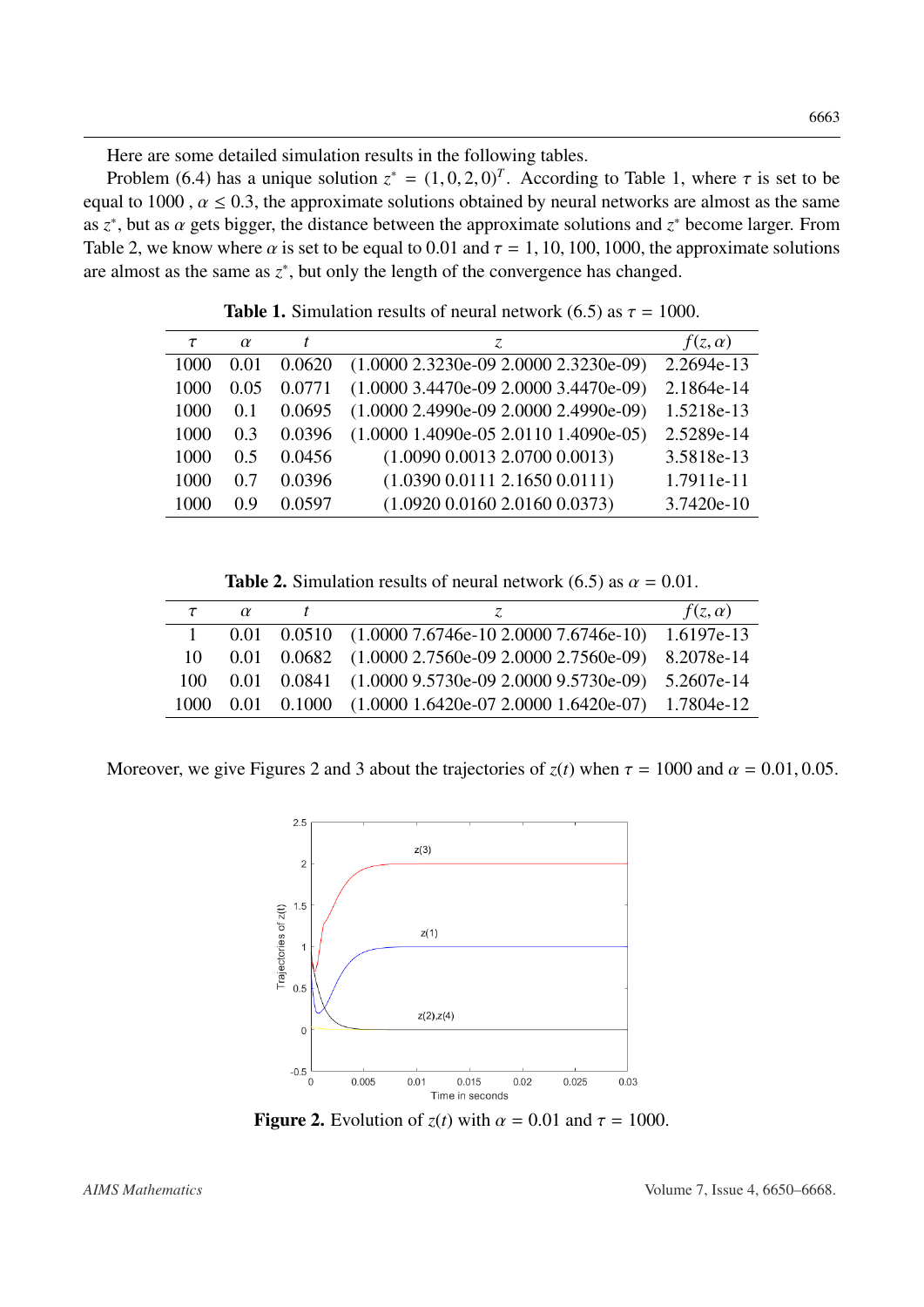

Figure 3. Evolution of  $z(t)$  with  $\alpha = 0.05$  and  $\tau = 1000$ .

The following observations can be made through the above tables and figures: (i) All trajectories converge to their corresponding static states, respectively. The convergence is faster when a larger scaling factor is applied. (ii) The smaller  $\alpha$  is, the solutions approximate to the solution of the true problem ( $\alpha \ge 0.01$ ). As  $\alpha$  gets bigger, the distance between the approximate solutions and the solution of the true problem become larger. These limited numerical experiments verified the stability of the proposed neural network.

#### 7. Conclusions

In this paper, a neural network is constructed to solve a generalized vertical complementarity problem. The log-exponential function is introduced to reformulate the generalized vertical complementarity problem in terms of an unconstrained minimization problem, and then we construct a neural network based on the unconstrained minimization problem. Some conditions ensuring consistency of equilibrium point of the neural network to the solution of generalized vertical complementarity problem are provided. Moreover, the asymptotical stability and exponential stability of equilibrium point of neural network are studied in detail. Finally, an example of generalized bimatrix game is illustrated to test our neural network.

#### Acknowledgments

The research is supported by the National Natural Science Foundation of China under Project Grant Nos. 12171219 and 61877032, the Liaoning Revitalization Talents Program No. XLYC2007113, Scientific Research Fund of Liaoning Provincial Education Department under Project No. LJKZ0961 and Liaoning BaiQianWan Talents Program.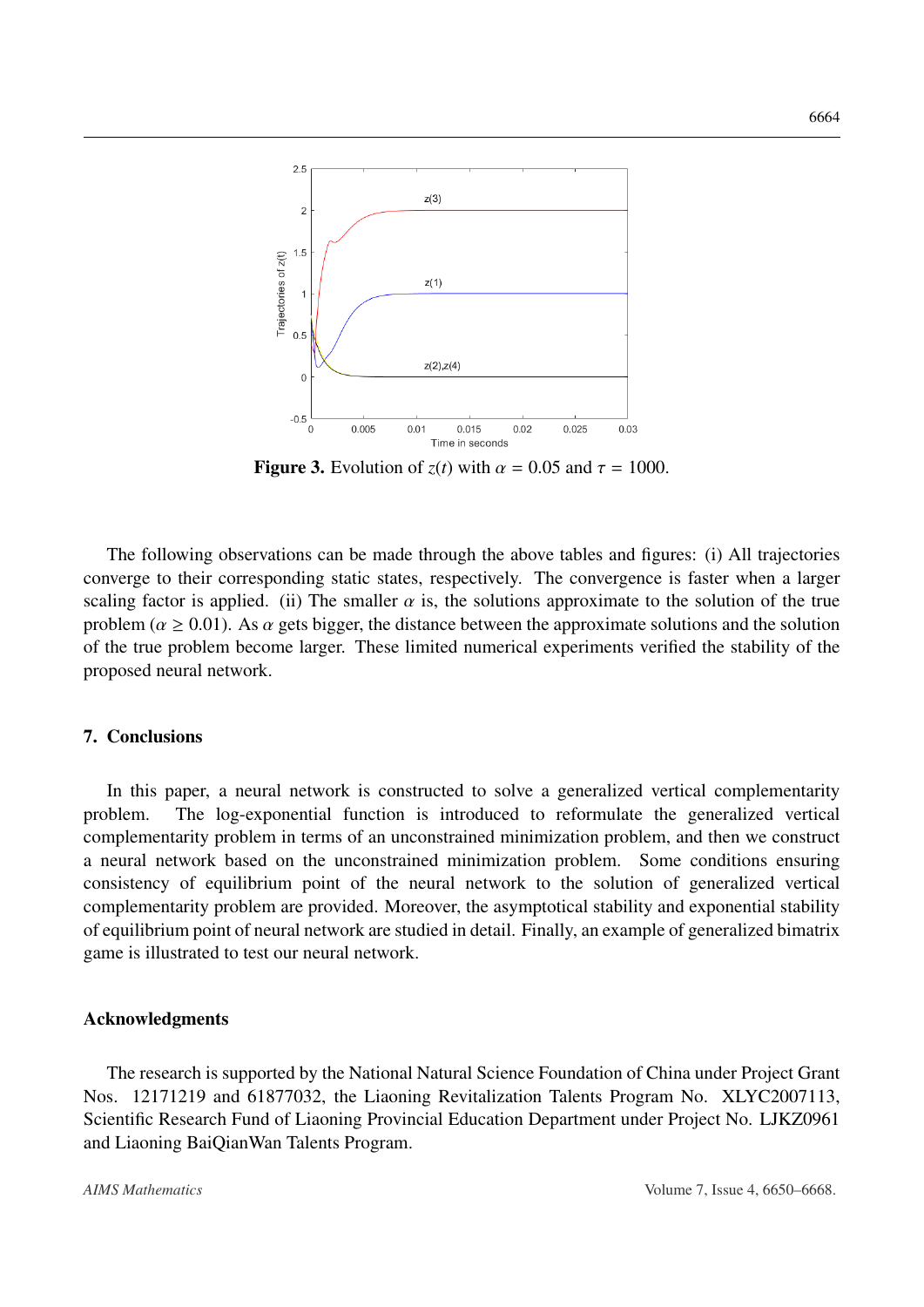# Conflict of interest

The authors declare no conflict of interest.

# References

- <span id="page-15-0"></span>1. R. Cottle, G. Dantzig, A generalization of the linear complementarity problem, *J. Comb. Theory*, 8 (1970), 79–90. http://dx.doi.org/10.1016/[S0021-9800\(70\)80010-2](http://dx.doi.org/http://dx.doi.org/10.1016/S0021-9800(70)80010-2)
- <span id="page-15-1"></span>2. L. Zhang, Z. Gao, Global linear and quadratic one-step smoothing Newton method for vertical linear complementarity problems, *Appl. Math. Mech.*, 24 (2003), 738–746. http://dx.doi.org/10.1007/[BF02437876](http://dx.doi.org/http://dx.doi.org/10.1007/BF02437876)
- <span id="page-15-2"></span>3. H. Qi, L. Liao, A smoothing Newton method for extended vertical linear complementarity problems, *SIAM J. Matrix Anal. Appl.*, 21 (1999), 45–66. http://dx.doi.org/10.1137/[S0895479897329837](http://dx.doi.org/http://dx.doi.org/10.1137/S0895479897329837)
- <span id="page-15-3"></span>4. J. Peng, Z. Lin, A non-interior continuation method for generalized linear complementarity problems, *Math. Program.*, 86 (1999), 533–563. http://dx.doi.org/10.1007/[s101070050104](http://dx.doi.org/http://dx.doi.org/10.1007/s101070050104)
- <span id="page-15-4"></span>5. S. C. Fang, J. Han, Z. H. Huang, S. Birbil, On the finite termination of an entropy function based non-interior continuation method for vertical linear complementarity problems, *J. Glob. Optim.*, 33 (2005), 369–391. http://dx.doi.org/10.1007/[s10898-004-6098-5](http://dx.doi.org/http://dx.doi.org/10.1007/s10898-004-6098-5)
- <span id="page-15-5"></span>6. F. Mezzadri, E. Galligani, Projected splitting methods for vertical linear complementarity problems, *J. Optim. Theory Appl.*, in press. http://dx.doi.org/10.1007/[s10957-021-01922-y](http://dx.doi.org/http://dx.doi.org/10.1007/s10957-021-01922-y)
- <span id="page-15-6"></span>7. A. Ebiefung, Nonlinear mappings associated with the generalized linear complementarity problem, *Math. Program.*, 69 (1995), 255–268. http://dx.doi.org/10.1007/[BF01585560](http://dx.doi.org/http://dx.doi.org/10.1007/BF01585560)
- 8. S. Mohan, S. Neogy, R. Sridhar, The generalized linear complementarity problem revisited, *Math. Program.*, 74 (1996), 197. http://dx.doi.org/10.1007/[BF02592211](http://dx.doi.org/http://dx.doi.org/10.1007/BF02592211)
- 9. S. Mohan, S. Neogy, Algorithms for the generalized linear complementarity problem with a vertical block z-matrix, *SIAM J. Optim.,* 6 (1996), 994–1006. http://dx.doi.org/10.1137/[S1052623494275586](http://dx.doi.org/http://dx.doi.org/10.1137/S1052623494275586)
- <span id="page-15-7"></span>10. S. Mohan, S. Neogy, Vertical block hidden Z-matrices and the generalized linear complementarity problem, *SIAM J. Matrix Anal. Appl.*, **18** (1997), 181–190. http://dx.doi.org/10.1137/[S0895479894271147](http://dx.doi.org/http://dx.doi.org/10.1137/S0895479894271147)
- <span id="page-15-8"></span>11. A. Ebiefung, Existence theory and Q-matrix characterization for the generalized linear complementarity problem, *Linear Algebra Appl.*, 223 (1995), 155–169. http://dx.doi.org/10.1016/[0024-3795\(95\)00091-5](http://dx.doi.org/http://dx.doi.org/10.1016/0024-3795(95)00091-5)
- 12. A. Ebiefung, G. Habetler, M. Kostreva, B. Szanc, A direct algorithm for the vertical generalized complementarity problem associated with P-matrices, *Open Journal of Optimization*, 6 (2017), 101–114. http://dx.doi.org/10.4236/[ojop.2017.63008](http://dx.doi.org/http://dx.doi.org/10.4236/ojop.2017.63008)
- 13. G. Habetler, B. Szanc, Existence and uniqueness of solutions for the generalized linear complementarity problem, *J. Optim. Theory Appl.*, 84 (1995), 103–116. http://dx.doi.org/10.1007/[BF02191738](http://dx.doi.org/http://dx.doi.org/10.1007/BF02191738)

6665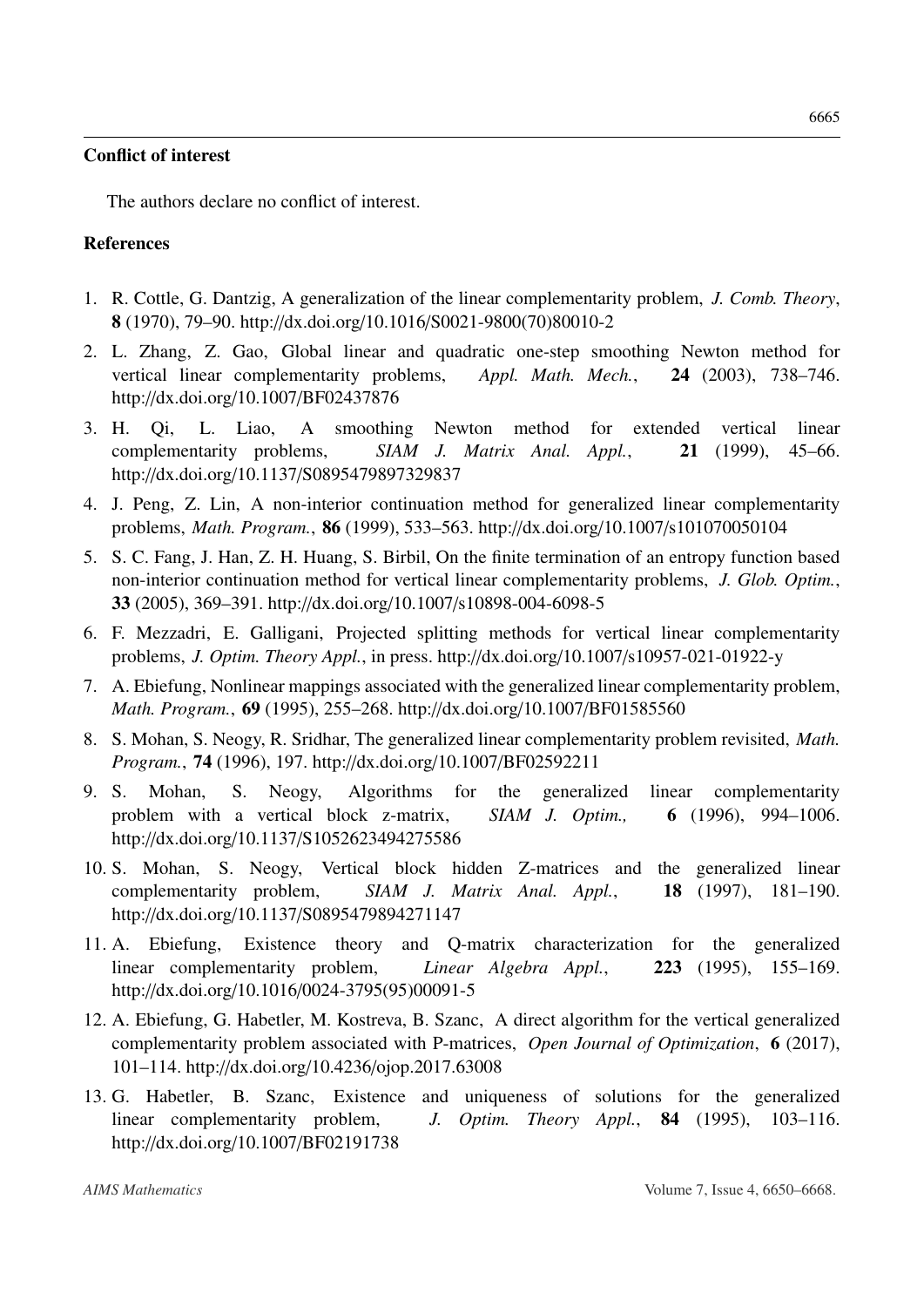- 14. A. Ebiefung, M. Kostreva, V. Ramanujam, An algorithm to solve the generalized linear complementarity problem with a vertical block Z-matrix, *Optim. Method. Softw.*, 7 (1997), 123– 138. http://dx.doi.org/10.1080/[10556789708805648](http://dx.doi.org/http://dx.doi.org/10.1080/10556789708805648)
- 15. F. Mezzadri, E. Galligani, A generalization of irreducibility and diagonal dominance with applications to horizontal and vertical linear complementarity problems, *Linear Algebra Appl.*, 621 (2021), 214–234. http://dx.doi.org/10.1016/[j.laa.2021.03.016](http://dx.doi.org/http://dx.doi.org/10.1016/j.laa.2021.03.016)
- <span id="page-16-0"></span>16. M. Gowda, R. Sznajder, The generalized order linear complementarity problem, *SIAM J. Matrix Anal. Appl.*, 15 (1994), 779–795. http://dx.doi.org/10.1137/[S0895479892237859](http://dx.doi.org/http://dx.doi.org/10.1137/S0895479892237859)
- <span id="page-16-1"></span>17. F. Facchinei, J. Pang, *Finite-dimensional variational inequalities and complementarity problems*, New York: Springer, 2003.
- <span id="page-16-2"></span>18. J. Alcantara, J. S. Chen, Neural networks based on three classes of NCP-functions for solving nonlinear complementarity problems, *Neurocomputing*, 359 (2019), 102–113. http://dx.doi.org/10.1016/[j.neucom.2019.05.078](http://dx.doi.org/http://dx.doi.org/10.1016/j.neucom.2019.05.078)
- <span id="page-16-3"></span>19. L. Yang, J. Li, L. W. Zhang, A novel neural network for linear complementarity problems, *Journal of Mathematical Research and Exposition*, 27 (2007), 539–546.
- <span id="page-16-5"></span>20. A. Hadjidimos, M. Tzoumas, On the solution of the linear complementarity problem by the generalized accelerated overrelaxation iterative method, *J. Optim. Theory Appl.*, 165 (2015), 545– 562. http://dx.doi.org/10.1007/[s10957-014-0589-4](http://dx.doi.org/http://dx.doi.org/10.1007/s10957-014-0589-4)
- <span id="page-16-4"></span>21. H. Ren, X. Wang, X. B. Tang, T. Wang, The general two-sweep modulus-based matrix splitting iteration method for solving linear complementarity problems, *Comput. Math. Appl.*, 77 (2019), 1071–1081. http://dx.doi.org/10.1016/[j.camwa.2018.10.040](http://dx.doi.org/http://dx.doi.org/10.1016/j.camwa.2018.10.040)
- <span id="page-16-6"></span>22. L. Pang, N. Xu, J. Lv, The inexact log-exponential regularization method for mathematical programs with vertical complementarity constraints, *J. Ind. Manag. Optim.*, 15 (2019), 59–79. http://dx.doi.org/10.3934/[jimo.2018032](http://dx.doi.org/http://dx.doi.org/10.3934/jimo.2018032)
- 23. J. Zhang, X. S. He, Q. Wang, A SAA nonlinear regularization method for a stochastic extended vertical linear complementarity problem, *Appl. Math. Comput.*, 232 (2014), 888–897. http://dx.doi.org/10.1016/[j.amc.2014.01.121](http://dx.doi.org/http://dx.doi.org/10.1016/j.amc.2014.01.121)
- <span id="page-16-10"></span>24. J. Zhang, S. Lin, L. W. Zhang, A log-exponential regularization method for a mathenmatical program with general vertical complementarity constraints, *J. Ind. Manag. Optim.*, 9 (2013), 561–577. http://dx.doi.org/10.3934/[jimo.2013.9.561](http://dx.doi.org/http://dx.doi.org/10.3934/jimo.2013.9.561)
- <span id="page-16-7"></span>25. J. Zhang, Y. Q. Zhang, L. W. Zhang, A sample average approximation regulaeization method for a stochastic mathematical program with general vertical complementarity constraints, *J. Comput. Appl. Math.*, 280 (2015), 202–216. http://dx.doi.org/10.1016/[j.cam.2014.11.057](http://dx.doi.org/http://dx.doi.org/10.1016/j.cam.2014.11.057)
- <span id="page-16-8"></span>26. H. Scheel, S. Scholtes, Mathematical programs with complementarity constraints: stationarity, optimiality and sensitivity, *Math. Oper. Res.*, 25 (2000), 1–22. http://dx.doi.org/10.1287/[moor.25.1.1.15213](http://dx.doi.org/http://dx.doi.org/10.1287/moor.25.1.1.15213)
- <span id="page-16-9"></span>27. L. Chua, G. N. Lin, Nonlinear programming without computation, *IEEE T. Circuits*, 31 (1984), 182–188. http://dx.doi.org/10.1109/[TCS.1984.1085482](http://dx.doi.org/http://dx.doi.org/10.1109/TCS.1984.1085482)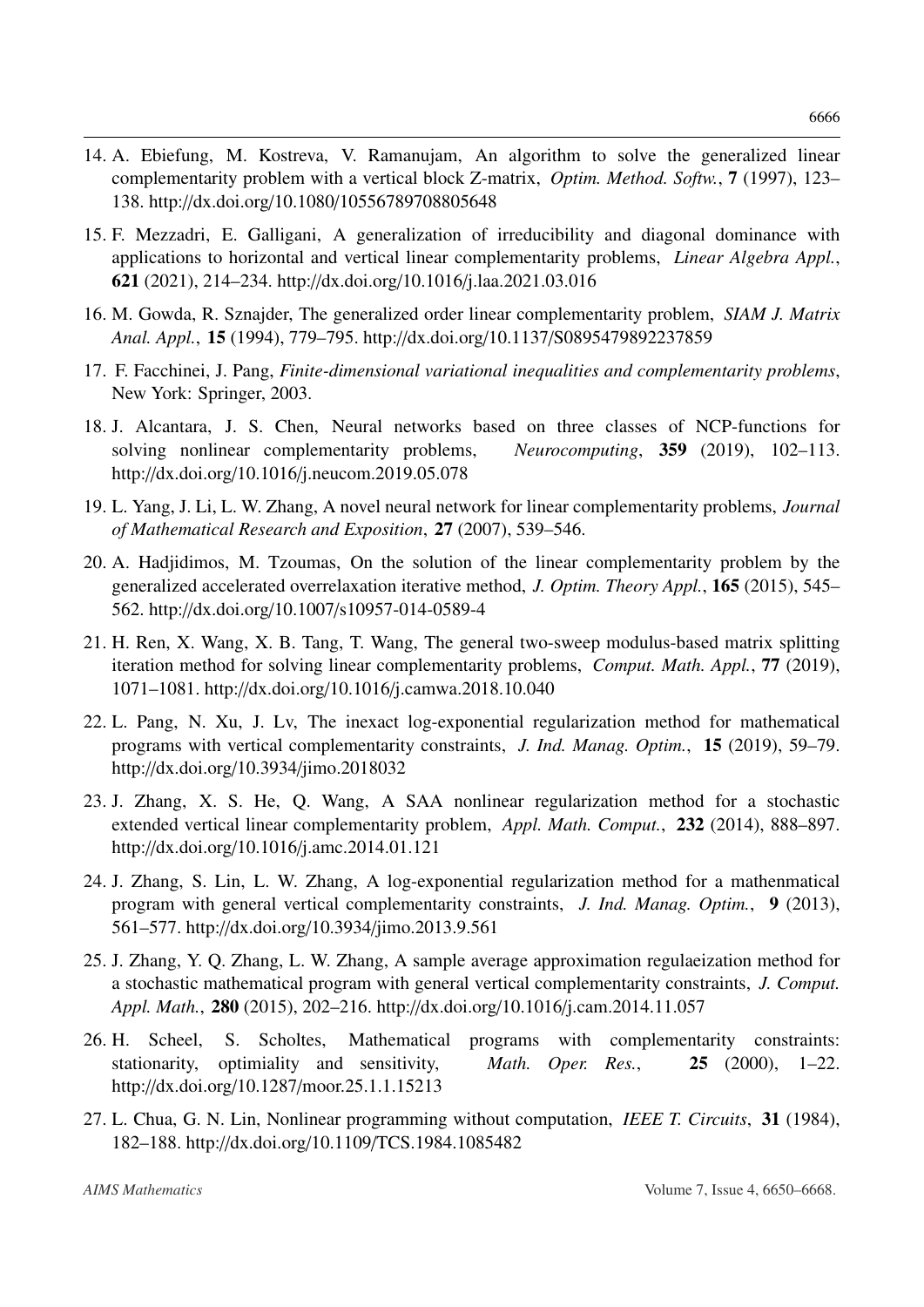- 28. J. Hopfield, Neurons with graded response have collective computational properties like those of two-state neurons, *Proc. Natl. Acad. Sci. USA*, 81 (1984), 3088–3092. http://dx.doi.org/10.1073/[pnas.81.10.3088](http://dx.doi.org/http://dx.doi.org/10.1073/pnas.81.10.3088)
- <span id="page-17-0"></span>29. J. Hopfield, D. Tank, "Neural" computation of decisions in optimization problems, *Biol. Cybern.*, 52 (1985), 141–152. http://dx.doi.org/10.1007/[bf00339943](http://dx.doi.org/http://dx.doi.org/10.1007/bf00339943)
- <span id="page-17-1"></span>30. L. Z. Liao, H. Qi, A neural network for the linear complementarity problem, *Math. Comput. Model.*, 29 (1999), 9–18. http://dx.doi.org/10.1016/[S0895-7177\(99\)00026-6](http://dx.doi.org/http://dx.doi.org/10.1016/S0895-7177(99)00026-6)
- <span id="page-17-2"></span>31. L. Z. Liao, H. Qi, L. Qi, Solving nonlinear complementarity problems with neural networks: a reformulation method approach, *J. Comput. Appl. Math.*, 131 (2001), 343–359. http://dx.doi.org/10.1016/[S0377-0427\(00\)00262-4](http://dx.doi.org/http://dx.doi.org/10.1016/S0377-0427(00)00262-4)
- <span id="page-17-3"></span>32. A. Golbabai, S. Ezazipour, A projection based on recurrent neural network and its application in solving convex quadratic bilevel optimization problems, *Neural Comput. Applic.*, 32 (2020), 3887–3900. http://dx.doi.org/10.1007/[s00521-019-04391-7](http://dx.doi.org/http://dx.doi.org/10.1007/s00521-019-04391-7)
- 33. A. Zazemi, A. Sabeghi, A new neural network framework for solving convex second-order cone constrained variational inequality problems with an application in multi-ginger robot hands, *J. Exp. Thero. Artif. In.*, 32 (2020), 181–203. http://dx.doi.org/10.1080/[0952813X.2019.1647559](http://dx.doi.org/http://dx.doi.org/10.1080/0952813X.2019.1647559)
- 34. J. Sun, J. S. Chen, C. H. Ko, Neural networks for solving second-order cone constrained variational inequality problem, *Comput. Optim. Appl.*, 51 (2012), 623–648. http://[dx.doi.org](http://dx.doi.org/http://dx.doi.org/10.1007/s10589-010-9359-x)/10.1007/s10589- [010-9359-x](http://dx.doi.org/http://dx.doi.org/10.1007/s10589-010-9359-x)
- 35. J. Sun, W. Fu, J. Alcantara, J. S. Chen, A neural network based on the metric projector for solving SOCCVI problem, *IEEE T. Neur. Net. Lear.*, 32 (2020), 2886–2900. http://dx.doi.org/10.1109/[TNNLS.2020.3008661](http://dx.doi.org/http://dx.doi.org/10.1109/TNNLS.2020.3008661)
- 36. S. Wen, S. Xiao, Z. Yan, Z. Zeng, T. Huang, Adjusting learning rate of memristor-based multilayer neural networks via fuzzy method, *IEEE T. Comput. Aid. D.*, 38 (2019), 1084–1094. http://dx.doi.org/10.1109/[TCAD.2018.2834436](http://dx.doi.org/http://dx.doi.org/10.1109/TCAD.2018.2834436)
- 37. X. Ju, H. Che, C. Li, X. He, G. Feng, Exponential convergence of a proximal projection neural network for mixed variational inequalities and applications, *Neurocomputing*, 454 (2021), 54–64. http://dx.doi.org/10.1016/[j.neucom.2021.04.059](http://dx.doi.org/http://dx.doi.org/10.1016/j.neucom.2021.04.059)
- 38. X. Ju, C. Li, X. He, G. Feng, An inertial projection neural network for solving inverse variational inequalities, *Neurocomputing*, 406 (2020), 99–105. http://dx.doi.org/10.1016/[j.neucom.2020.04.023](http://dx.doi.org/http://dx.doi.org/10.1016/j.neucom.2020.04.023)
- 39. Q. Han, L. Z. Liao, H. Qi, L. Qi, Stability analysis of gradient-based neural networks for optimization problems, *J. Global Optim.*, 19 (2001), 363–381. http://dx.doi.org/10.1023/[A:1011245911067](http://dx.doi.org/http://dx.doi.org/10.1023/A:1011245911067)
- <span id="page-17-4"></span>40. M. Xu, B. Du, Dynamic behaviors for reation-diffusion neural networks with mixed delays, *AIMS Mathematics*, 5 (2020), 6841–6855. http://dx.doi.org/10.3934/[math.2020439](http://dx.doi.org/http://dx.doi.org/10.3934/math.2020439)
- <span id="page-17-5"></span>41. F. Clarke, *Optimization and nonsmooth analysis*, New York: Society for Industrial and Applied Mathematics, 1990.
- <span id="page-17-6"></span>42. R. Rockafellar, *Convex analysis*, New Jersey: Princeton University Press, 1970.